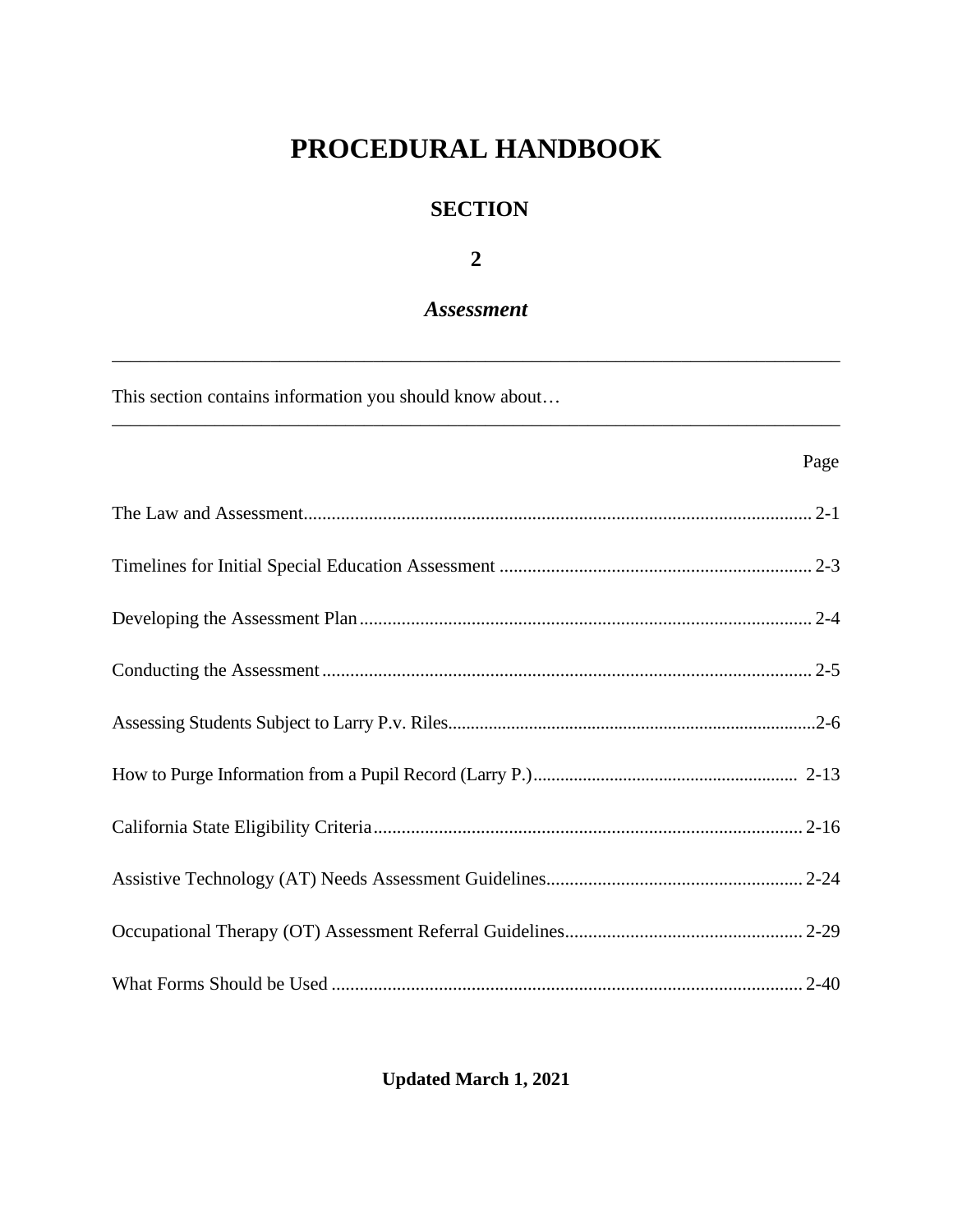# **THE LAW AND ASSESSMENT**

EC 56320. Before any action is taken with respect to the initial placement of an individual with exceptional needs in special education instruction, an individual assessment of the pupil's educational needs shall be conducted by qualified persons in accordance with requirements including, but not limited to, all of the following:

- 1. Testing and assessment materials and procedures used for the purposes of assessment and placement of individuals with exceptional needs are selected and administered so as not to be racially, culturally, or sexually discriminatory. The materials and procedures shall be provided in the pupil's native language or mode of communication, unless it is clearly not feasible to do so.
	- a. Native language if used with reference to an individual of limited English proficiency means: (a) the language normally used by the individual or, in the case of a child, the language normally used by the parents of the child except as provided in section (b) of this paragraph. (b) In all direct contact with a child (including evaluation of the child), the language normally used by the child in the home or learning environment. (c) For an individual with deafness or blindness, or for an individual with no written language, the mode of communication is that normally used by the individual (such as sign language, Braille, or oral communication).
- 2. Tests and other assessment materials meet all the following requirements:
	- a. Are provided and administered in the language and form most likely to yield accurate information on what the pupil knows and can do academically, developmentally, and functionally, unless it is not feasible to so provide or administer.
	- b. Are used for purposes for which the assessments or measures are valid and reliable.
	- c. Are administered by trained and knowledgeable personnel and are administered in accordance with any instructions provided by the producer of the assessments, except that individually administered tests of intellectual or emotional functioning shall be administered by a credentialed school psychologist.
- 3. Tests and other assessment materials include those tailored to assess specific areas of educational needs and not merely those, which are designed to provide a single general intelligence quotient.
- 4. Tests are selected and administered to best ensure that when a test administered to a pupil with impaired sensory, manual, or speaking skills produces test results that accurately reflect the pupil's aptitude, achievement level, or any other factors the test purports to measure and not the pupil's impaired sensory, manual, or speaking skills unless those skills are the factors the test purports to measure.
- 5. No single measure or assessment is used as the sole criterion for determining whether a pupil is an individual with exceptional needs or determining an appropriate educational program for the pupil.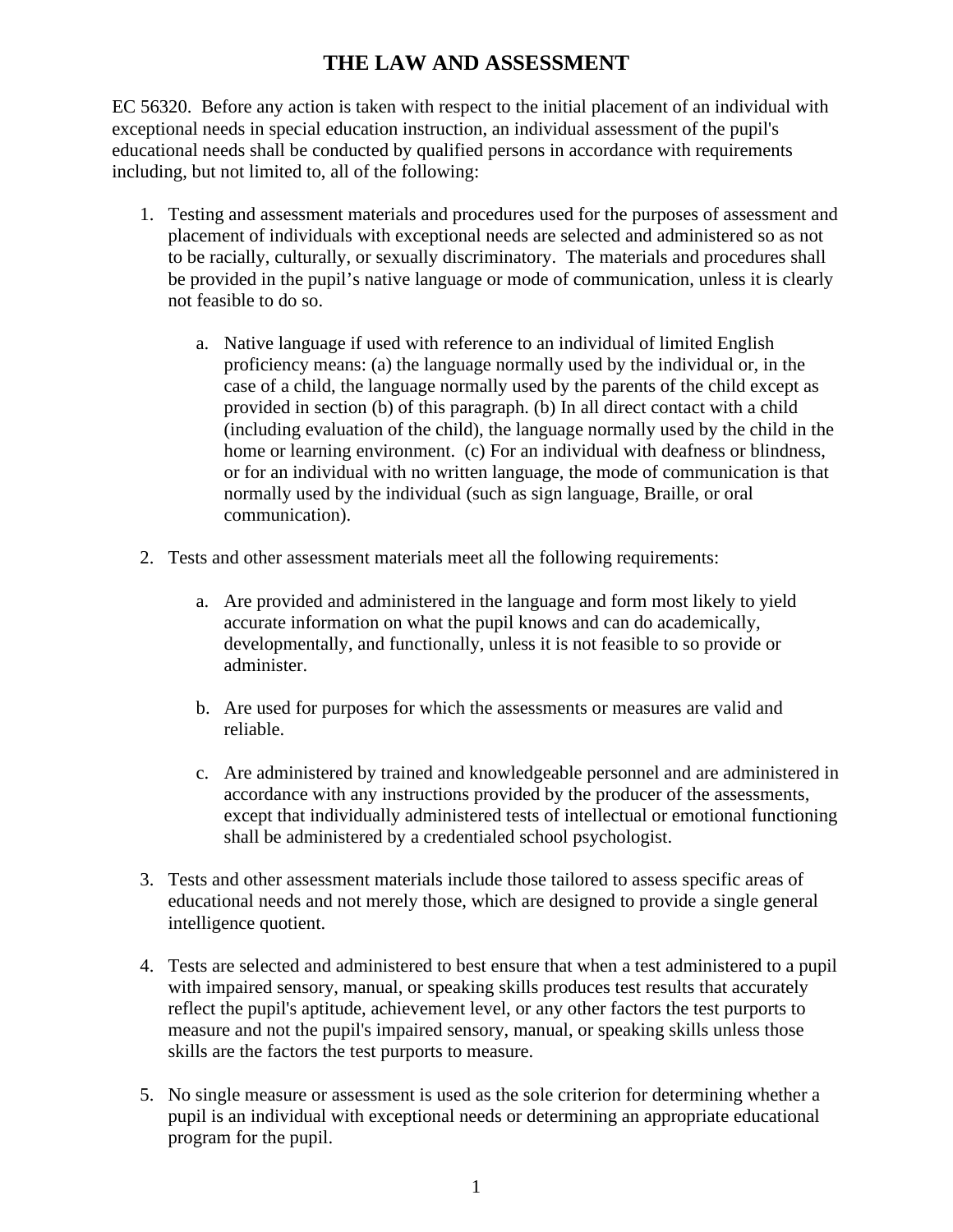- 6. The pupil is assessed in all areas related to the suspected disability including, if appropriate, health and development, vision (including low vision), hearing, motor abilities, language function, general intelligence, academic performance, communicative status, self-help, orientation and mobility skills, career and vocational abilities and interests, and social and emotional status. A developmental history shall be obtained, when appropriate. For pupils with residual vision, a low vision assessment shall be provided in accordance with guidelines established pursuant to Section 56136.
- 7. The assessment of a pupil, including the assessment of a pupil with a suspected low incidence disability, shall be conducted by persons knowledgeable of that disability. Special attention shall be given to the unique educational needs, including, but not limited to, skills and the need for specialized services, materials, and equipment consistent with guidelines established pursuant to Section 56136.

### **IMPORTANT**

In conducting the evaluation, the assessors must use a variety of assessment tools and strategies to gather relevant functional, developmental, and academic information, including information provided by the parent or guardian.

#### **IMPORTANT**

School districts are prohibited from using intelligence tests in the assessment of African American pupils who have been referred for special education services. In lieu of I.Q. tests, districts should use alternative means of assessment to determine identification and placement. Such techniques should include, and would not be limited to, assessment of pupil's personal history and health and development, adaptive behavior, classroom performance, academic achievement, and evaluative instruments designed to point out specific information relative to a pupil's abilities and inabilities in specific skill areas.

#### **NOTE**

A copy of the form, *Rights and Procedural Safeguards (SIRAS NC 1),* must be provided to the parent or guardian along with the proposed *Prior Written Notice Assessment Plan (SIRAS NC 3).*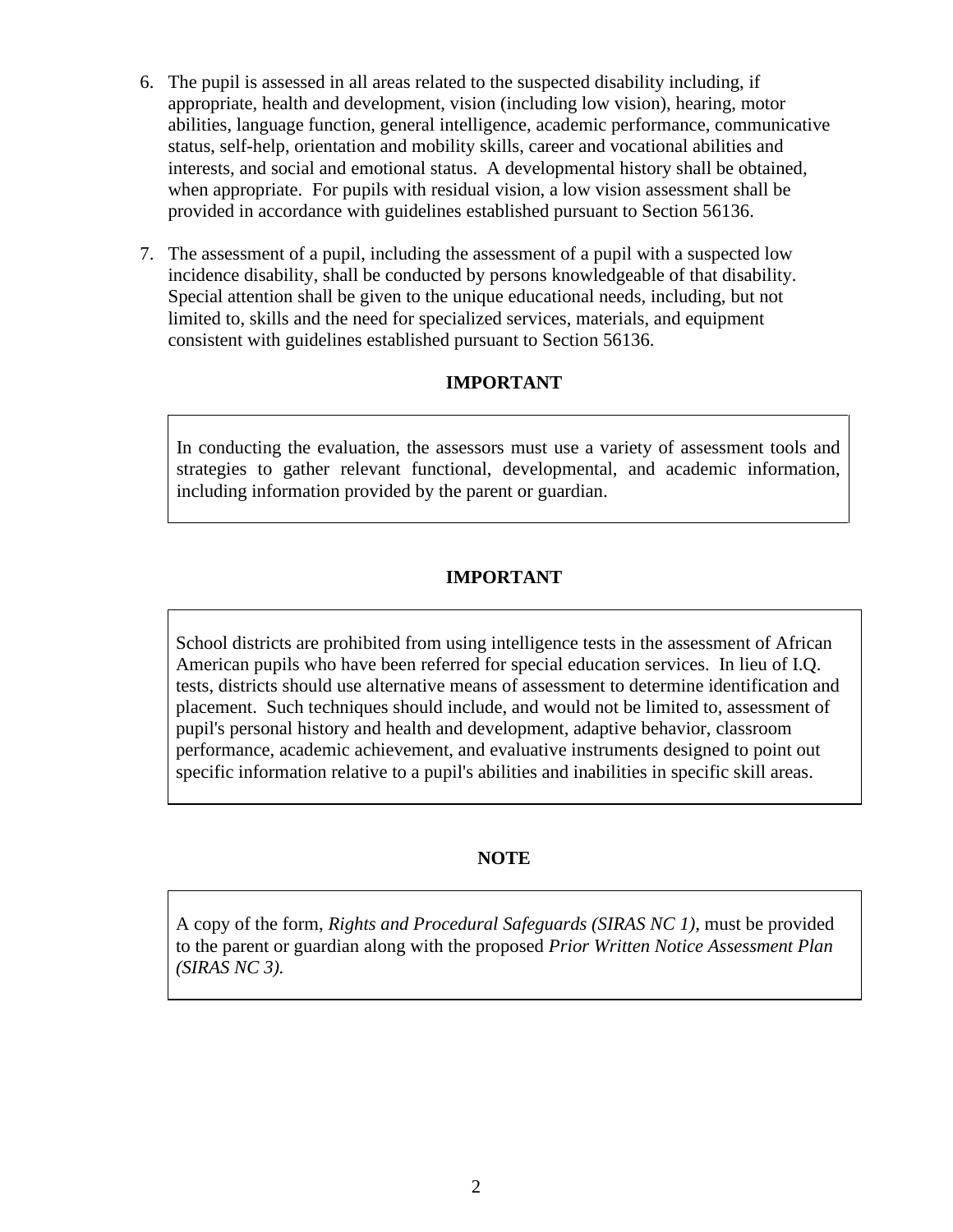# TIMELINES FOR INITIAL SPECIAL EDUCATION ASSESSMENT

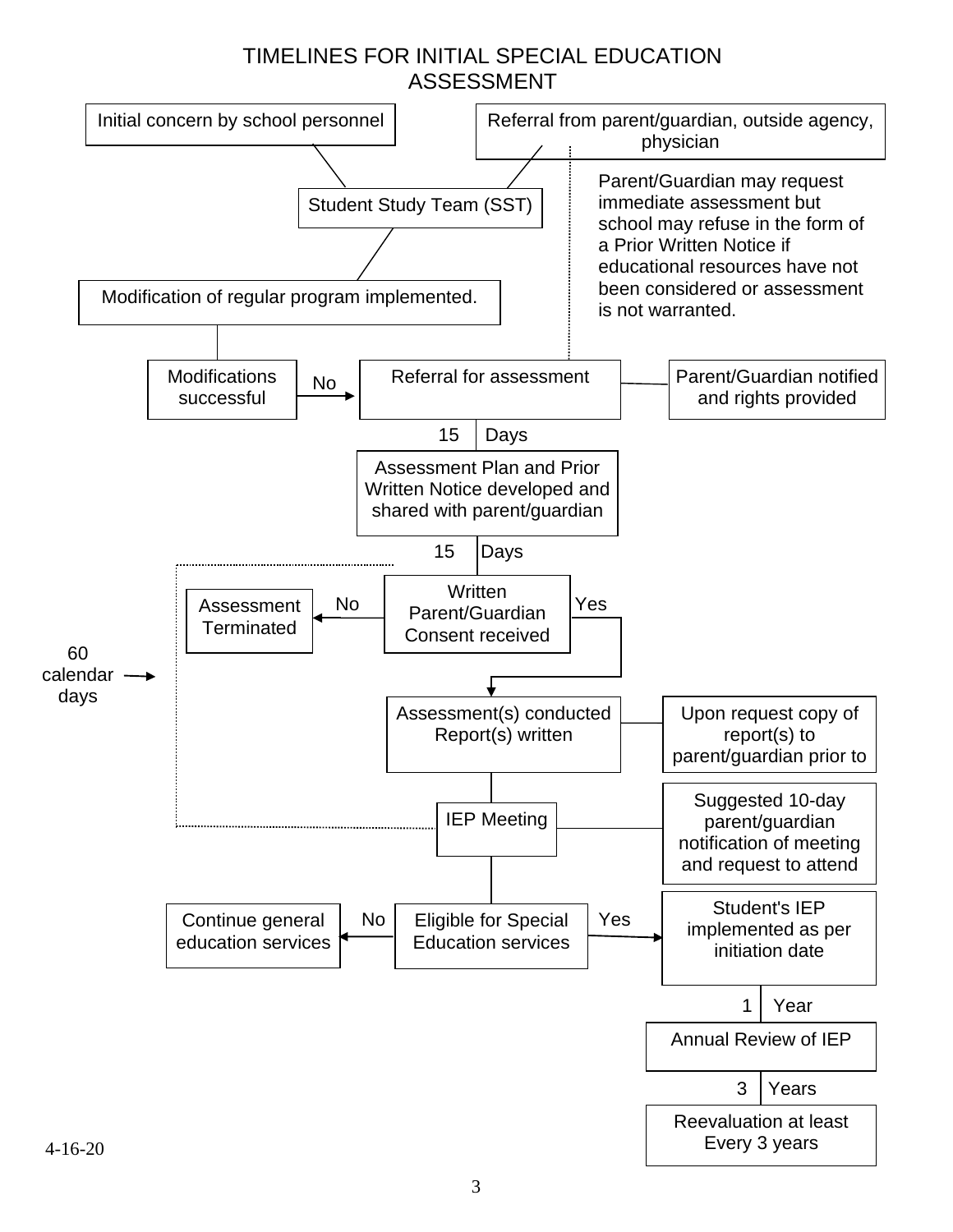# **DEVELOPING THE ASSESSMENT PLAN**

# *WHEN SHOULD YOU BEGIN?*

Planning the assessment to determine initial eligibility for special education may begin as soon as a written referral has been received. The actual assessment cannot begin until the parents or guardian, or adult student have given consent in writing by signing and returning the assessment plan to the district.

#### **IMPORTANT**

From the date of the receipt of the written referral, you have 15 calendar days to either complete the Assessment Plan and the Prior Written Notice agreeing to the assessment or to complete a Prior Written Notice denying the assessment. In either case the Parent Rights must be attached and presented it to the parent/guardian. At the parents/guardian's option, a meeting may be held to discuss the proposed assessment. If the parents do not request such a meeting, assessment can begin as soon as written permission is received.

The 15-day timeline to develop the Assessment Plan does not count days of school vacation when the vacation exceeds five school days. In such cases, the Assessment Plan must be developed within 10 days after the start of a new school year or term when a referral has been made 10 days or less prior to the end of the regular school year or term.

### *WHAT IS AN ASSESSMENT PLAN?*

The Assessment Plan is a document used to communicate to parents the reason for, and the content and scope of, the proposed assessment. The Assessment Plan must:

- 1. Be written in language easily understood by the general public.'
- 2. Be provided in the native language of the parent or guardian, or other mode of communication used by the parent or guardian unless to do so is clearly not feasible.

### **NOTE**

All correspondence with parents must be written in the parent'(s') language, or an interpreter must be provided to interpret for the parents.

- 3. Explain the type of assessments to be conducted, their purpose, and the test administrator by position(s).
- 4. Include a description of any recent assessments, including available independent assessments and any assessment information the parent requests to be considered.
- 5. Indicate the pupil's native language and native language proficiency.
- 6. Explain why the assessment is necessary.
- 7. State that no individualized education program will result from the assessment without the consent of the parent.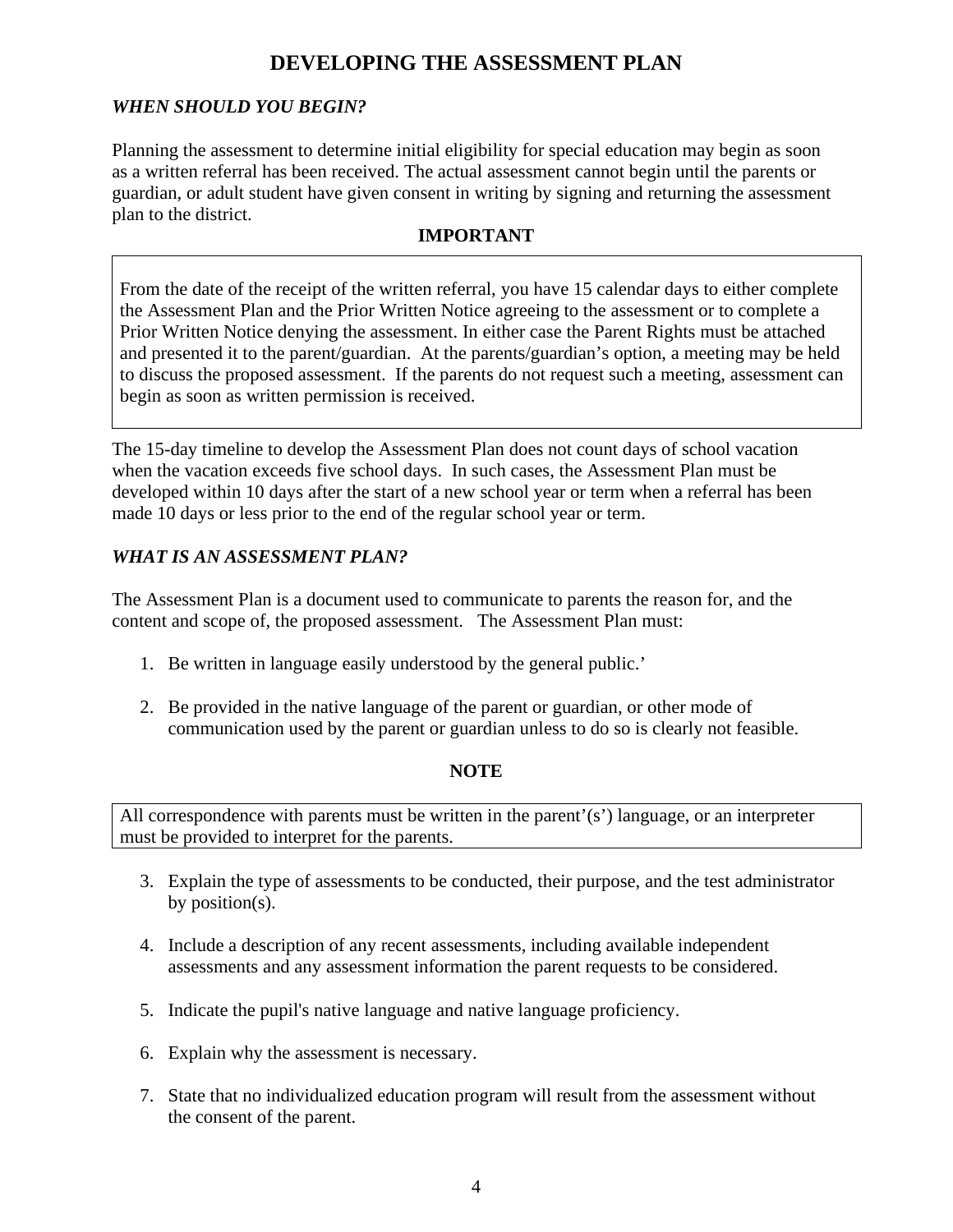#### **IMPORTANT**

The parents have at least 15 calendar days from receipt of the Assessment Plan to arrive at a decision. If they give permission sooner, assessment can begin immediately.

If the parent/guardian does not consent to an initial evaluation or does not respond to a request to provide the consent, the local education agency may, but is not required to, request a due process hearing regarding the right to conduct an initial assessment.

Parental/Guardian consent is not required before reviewing existing data as part of an assessment or re-assessment, or before administering a test or other assessment that is administered to all children where no prior consent is needed.

### **IMPORTANT**

Screening of a child to determine appropriate instructional strategies for curriculum implementation shall not be considered to be an assessment for eligibility for special education and related services.

## **IN OTHER WORDS**

Screening may be used to determine instructional strategies but not to determine eligibility for special education or services.

# **CONDUCTING THE ASSESSMENT**

#### *INITIAL ASSESSMENT*

Initial assessment of any individual being considered for special education must be conducted by qualified personnel. The assessment must include all areas of suspected disability, which might include all or some of the following:

- 1. Health and development, vision, including low vision, and hearing
- 2. Motor abilities
- 3. Language functioning
- 4. General ability, e.g., self-help and general cognitive skills
- 5. Academic performance
- 6. Communicative Status
- 7. Orientation and mobility skills
- 8. Career and vocational abilities and interests
- 9. Social and emotional status

A developmental history shall be obtained, when appropriate.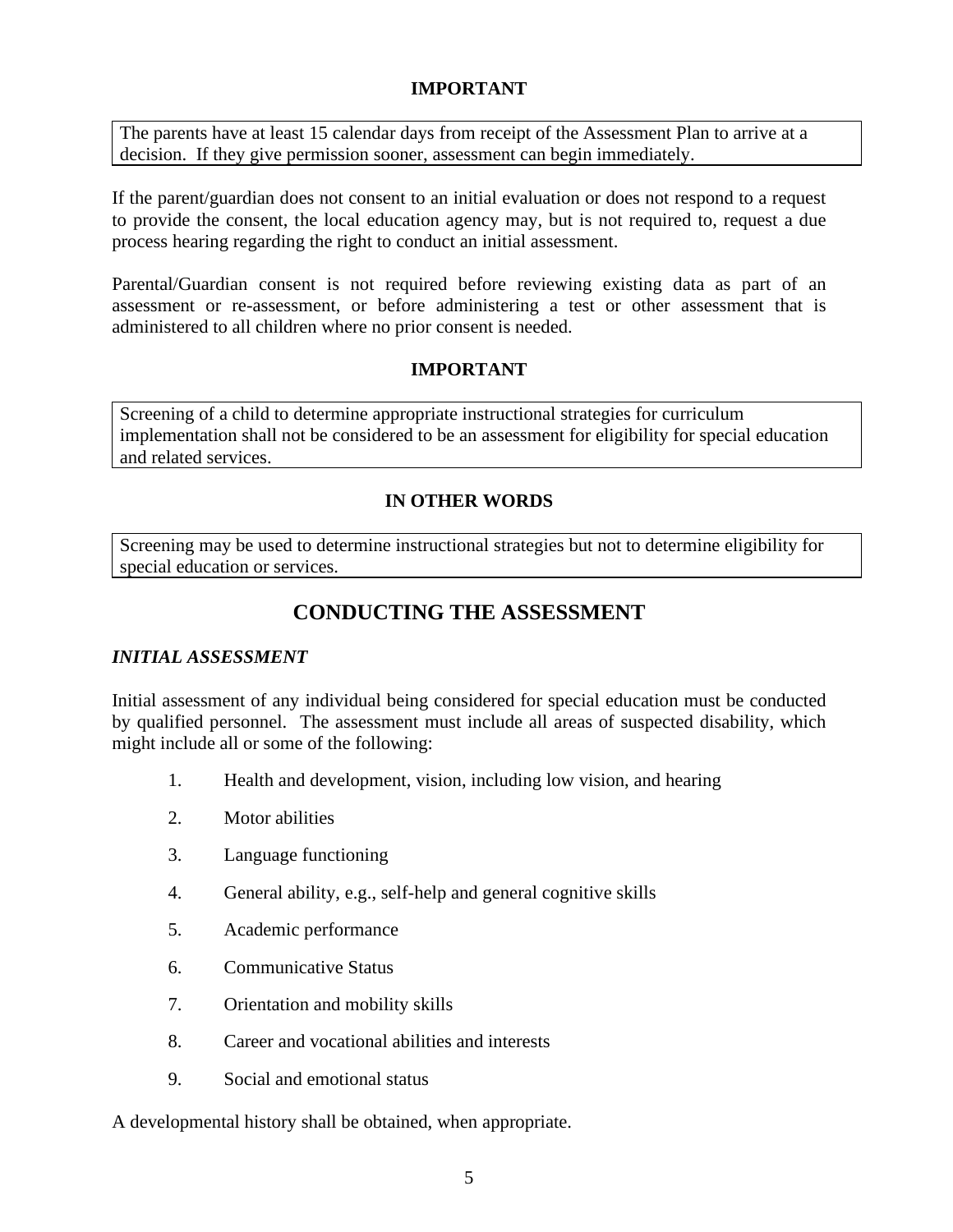# **ASSESSING STUDENTS SUBJECT TO LARRY P. v. RILES**

For purposes of evaluating a student for special education eligibility, a local education agency (LEA) must ensure that the student is assessed in all areas of a suspected disability. The evaluation must also be sufficiently comprehensive to identify all of the student's needs.

The *Larry P.v. Riles* (1979, 1986, & 1992) court hearings are the basis for law that disallows the administration of standardized intelligence quotient (IQ) tests to students who are African American or black. This case determined that intelligence tests administered to students who are African American or black are culturally biased within the meaning of *EC § 56320(a)*. Parental consent or waivers will not undo that bias. When a student is identified as multiracial, and one of those races is black, or the student looks to be black, he or she must be considered African American for testing purposes (CDE, 2014).

Given that standardized intelligence testing (which includes any measures of cognition, mental ability or aptitude) is discriminatory to students identified as African American and federal and state special education law prohibit use of discriminatory tests, standardized intelligence tests should not be given for any special education purpose to this subgroup, even if the tests considered do not appear on either list generated by the courts (CDE, 1992, 1997, 2014).

To ensure compliance with the *Larry P.* mandate, the California Department of Education (CDE) established the following compliance review procedures to evaluate how well LEAs are meeting this mandate.

- 1. Does the assessment plan include a description of alternative means that will be used to assess the student when standardized tests are considered invalid?
- 2. Is there evidence that the assessment will be comprehensive? Do tests and other assessment materials meet the following requirements?
	- a. Are materials selected and administered not racially or culturally discriminatory?
	- b. Do assessment procedures ensure that IQ tests are not administered to students who are black or African American for the purposes of identifying a disability?
	- c. Does the evaluation result in a written report which includes the findings of each assessment and contain required information?
- 3. To what extent is the assessment varied from standard conditions?
- 4. What effects do environment, cultural or economic conditions have on the student's performance?

The CDE Special Education Division determined that, according to the *Larry P. v. Riles* ruling, the special education review compliance guidelines shall:

- 1. Prohibit the use of standardized intelligence tests for the identification of students who are black or their placement into classes for students with intellectual disabilities;
- 2. Include a list of any tests prohibited until they have been validated for use in the determination of intellectual disability status or placement into a special education class for students with intellectual disabilities;
- 3. Prohibit any tests wherein there are noted scores that would provide a direct measure of intelligence of any child reported to be or perceived to be black; and
- 4. Concluded that any standardized measure of intelligence should not be used with students who are African-American or black until such time that the test is validated as statistically, racially, and culturally unbiased for administration by the State Board of Education and is approved by the court.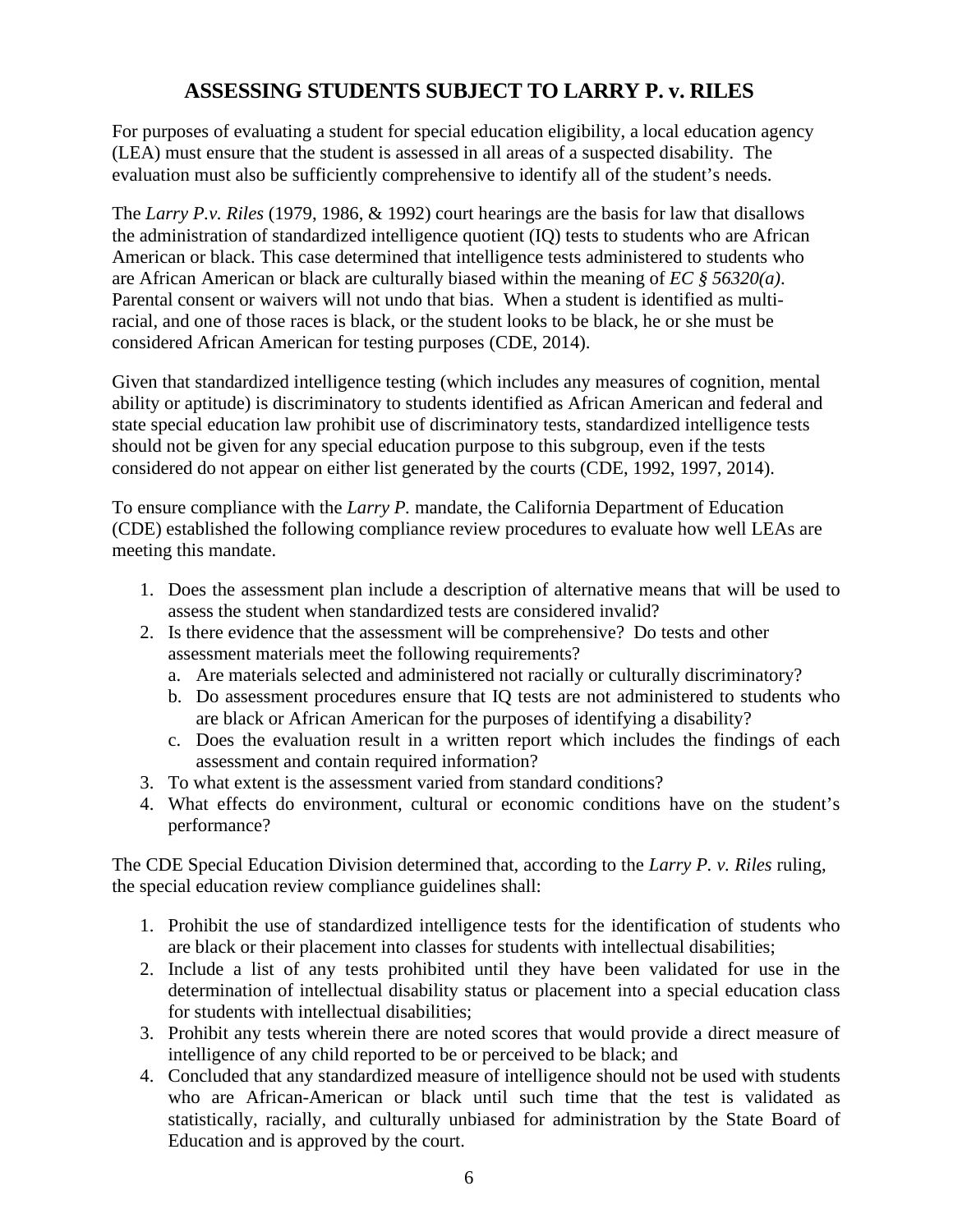*NO standardized measure of intelligence (cognition, mental ability or aptitude) can be used with students who are African-American or black because, to date, none have been validated as statistically, racially, and culturally unbiased or approved by the court.* 

Accordingly, previously published articles and guidelines regarding assessment practices for students who are African American are, as of now, obsolete and are not to be used. There are no lists of approved tests from CDE, CASP, or any other agency or entity that may be used that measure anything pertaining to any areas of cognition. Therefore, a LEA cannot use a traditional discrepancy model to determine a specific learning disability when assessing a student who is black for that purpose because a discrepancy cannot be discerned between cognition and academic performance.

To meet these requirements, the Santa Barbara County SELPA supports the use of an alternate means of identifying a student's learning strengths and weaknesses. A comprehensive alternative assessment consists of five procedural categories used to gather information in five critical learning domains. The five procedural categories consist of a review of records, observations, interviews, informal assessment, and formal assessment with the five critical learning domains assessed are reasoning, executive functioning, visual-spatial skills, social cognition, and language. The student's profile and assessment report is then shared with the IEP team to determine eligibility for special education services.

## **IMPORTANT**

For initial and three-year assessments, a pupil is required to have a hearing and vision screening, unless parental/guardian permission was denied. These screenings must have been completed within one calendar year of the date of the special education assessment.

Any psychological assessment must be conducted by a credentialed school psychologist who is trained and prepared to assess cultural and ethnic factors appropriate to the student. Any health assessment must be conducted by a credentialed school nurse or physician who is also trained and prepared to assess cultural and ethnic factors appropriate to the student.

Each local education agency shall ensure that assessments of children who transfer from one district to another in the same academic year are coordinated with the child's prior and subsequent schools, as necessary and as expeditiously as possible to ensure prompt completion of the full assessment. When a child enrolls in a new local education agency after the timeline to complete an assessment has begun, the parent/guardian and the local education agency may agree to extend the original timeline to complete the assessment. In such cases, the new local education agency must be making sufficient progress to ensure the assessment is completed promptly and the parent and the LEA must agree to a specific date by which the assessment will be completed.

NOTE: For the initial assessment of a student with Traumatic Brain Injury (TBI), Other Health Impairment (OHI), Orthopedic Impairment or other medically related disability who the LEA believes, through a review of medical records, that the severity of impairment will require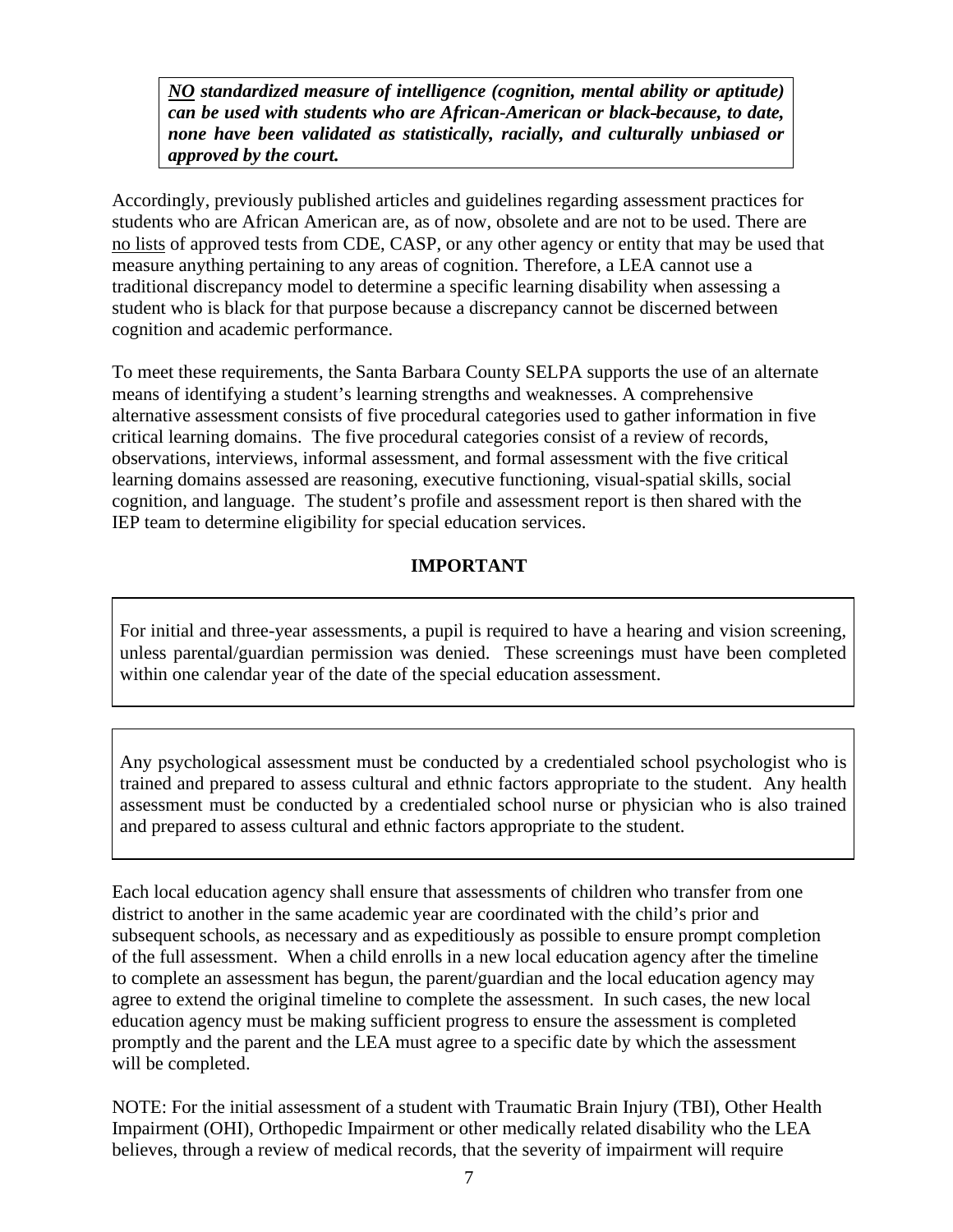special supports and services (motor/speech/cognitive disabilities) to benefit from education; the LEA, in an effort to expedite special education services, may use the review of existing data as the initial assessment (34 CFR 300.305(a)). This could apply to any student currently enrolled or who may enroll in the LEA.

When developing the assessment plan, indicate that it is based on observation and review of existing records as the method of assessment.

Certainly, once services begin, the IEP team may decide to do more in depth assessments to determine more accurate present levels, supports and services.

# *ASSESSMENT DURING INTERIM PLACEMENTS*

When a special education student transfers into the Special Education Local Plan Area from a program located outside the Local Plan Area within the same academic year, the local program administrator shall ensure that the pupil is provided an interim placement that constitutes a free appropriate public education, including services comparable to those described in the previously approved individualized education program, in consultation with the parents, for a period not to exceed 30 days. Before the expiration of 30 calendar days, the IEP Team must meet and either adopt the previously approved IEP or develop a new IEP that meets the requirements of state and federal law. In reviewing the needs of the student, the Team may use information, records, and reports from the previous program. However, if these are not available, are incomplete, or are inadequate, assessment must be conducted in those areas which are needed to develop an IEP.

When a special education student transfers from one district to another within the SBCSELPA within the same academic year, the new district shall continue, without delay, to provide services comparable to those in the existing IEP unless the parent/guardian and LEA representatives agree to develop and implement a new IEP. In such cases, a reassessment is to be conducted within the 60-day timeline to complete the assessment process (as outlined on page 3-8 of this handbook) to determine any necessary revisions to the student's current IEP.

When a special education student transfers to a district within California from an educational agency located outside the state within the same academic year, the new LEA shall provide the pupil with a free appropriate public education, including services comparable to those described in the previously approved IEP, in consultation with the parents/guardian, until the LEA conducts an assessment, if determined to be necessary, and if appropriate develops a new IEP. In such cases any reassessment is to be conducted within the 60-day timeline (as outlined on page 3-8 of this handbook).

### *THE REPORT OF ASSESSMENT*

The individuals who conduct the assessment shall prepare a written report or reports, as appropriate, of assessment findings. The report shall include at least the following:

- 1. Ensure tests are administered in the pupil's primary language unless such administration was clearly not feasible.
- 2. Ensure tests administered are not racially, culturally, or sexually discriminatory.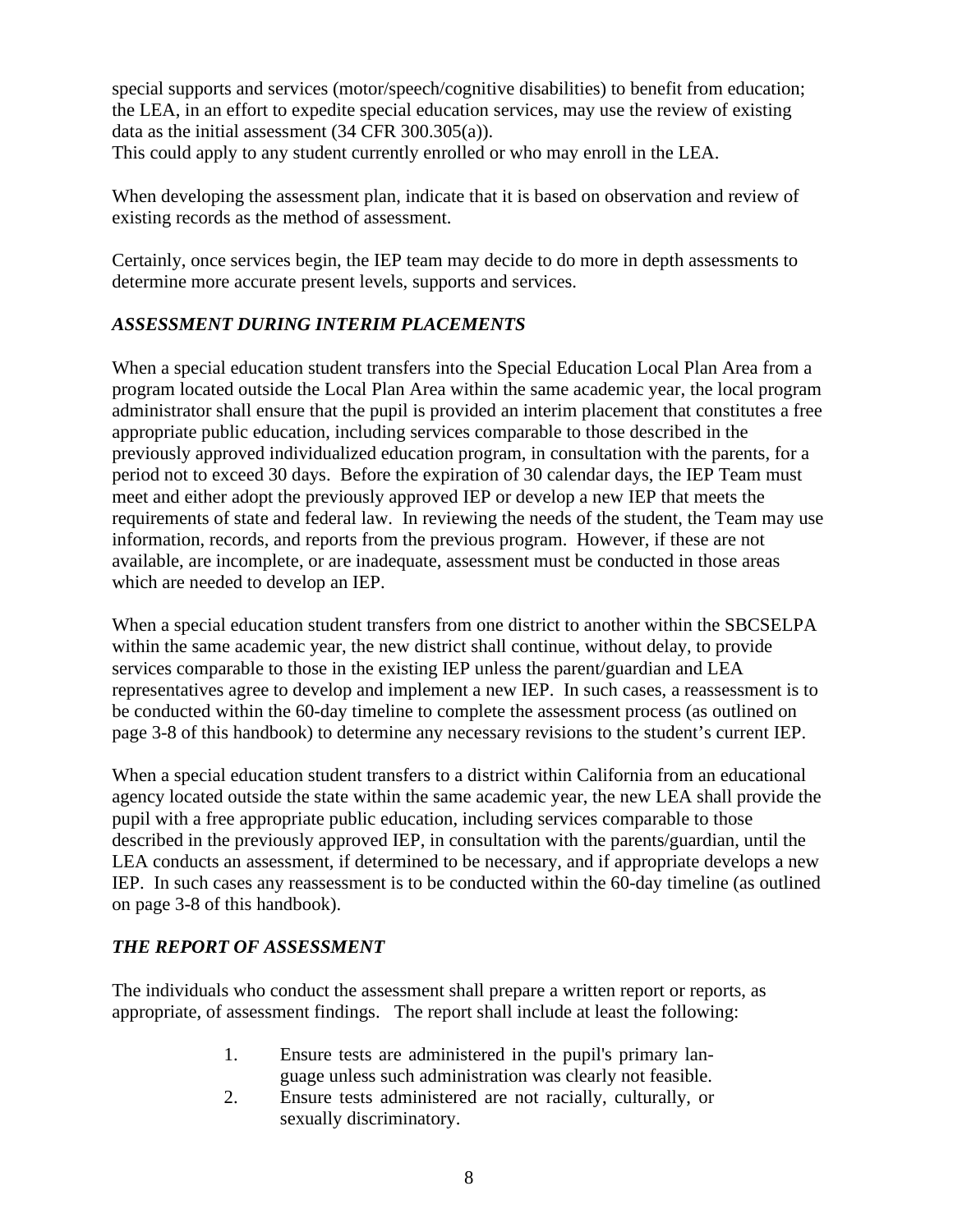- 3. Make a statement regarding the validity of the assessment, if an interpreter was used.
- 4. Note whether test results are valid.
- 5. Make a determination concerning the effects of environmental, cultural or economic disadvantage, when appropriate.
- 6. Note relevant behavior during observation of the pupil in an appropriate setting.
- 7. The relationship of that behavior to the pupil's academic and social functioning.
- 8. Document the educationally relevant health, developmental and medical findings, if any.
- 9. Whether the student's needs can be met in the regular classroom or whether the student may need special education and related services and the basis for making the determination.
- 10. The need for specialized services, materials, and equipment for students with low incidence disabilities.
- 11. Consideration of independent assessments if submitted.
- 12. Information related to enabling the child to be involved in and progress in the general education curriculum or for preschool children to participate in appropriate activities.
- 13. In addition, for pupils with learning disabilities, the report must include a statement of:
	- a. Whether the child has a specific learning disability.
	- b. Whether there is such a discrepancy between achievement and ability that it cannot be corrected without special education and related services.

### (EDUCATION CODE 20 USC 14.14(b) (2) (A) (ii))

The parent, adult student, or guardian shall be given a copy of the assessment report.

### *THE INDEPENDENT ASSESSMENT*

A parent, guardian, or adult student has the right to obtain an independent educational evaluation (IEE) if he/she disagrees with an evaluation completed by the LEA. If a parent obtains an independent assessment due to disagreement with a district assessment, the evaluation is at public expense, unless it can be shown in a due process hearing requested by the district that the district's evaluation is appropriate.

# **IN OTHER WORDS**

If funding for an independent educational evaluation is requested, the district is not required to provide reimbursement for the evaluation if the hearing officer rules that the district's assessment was appropriate.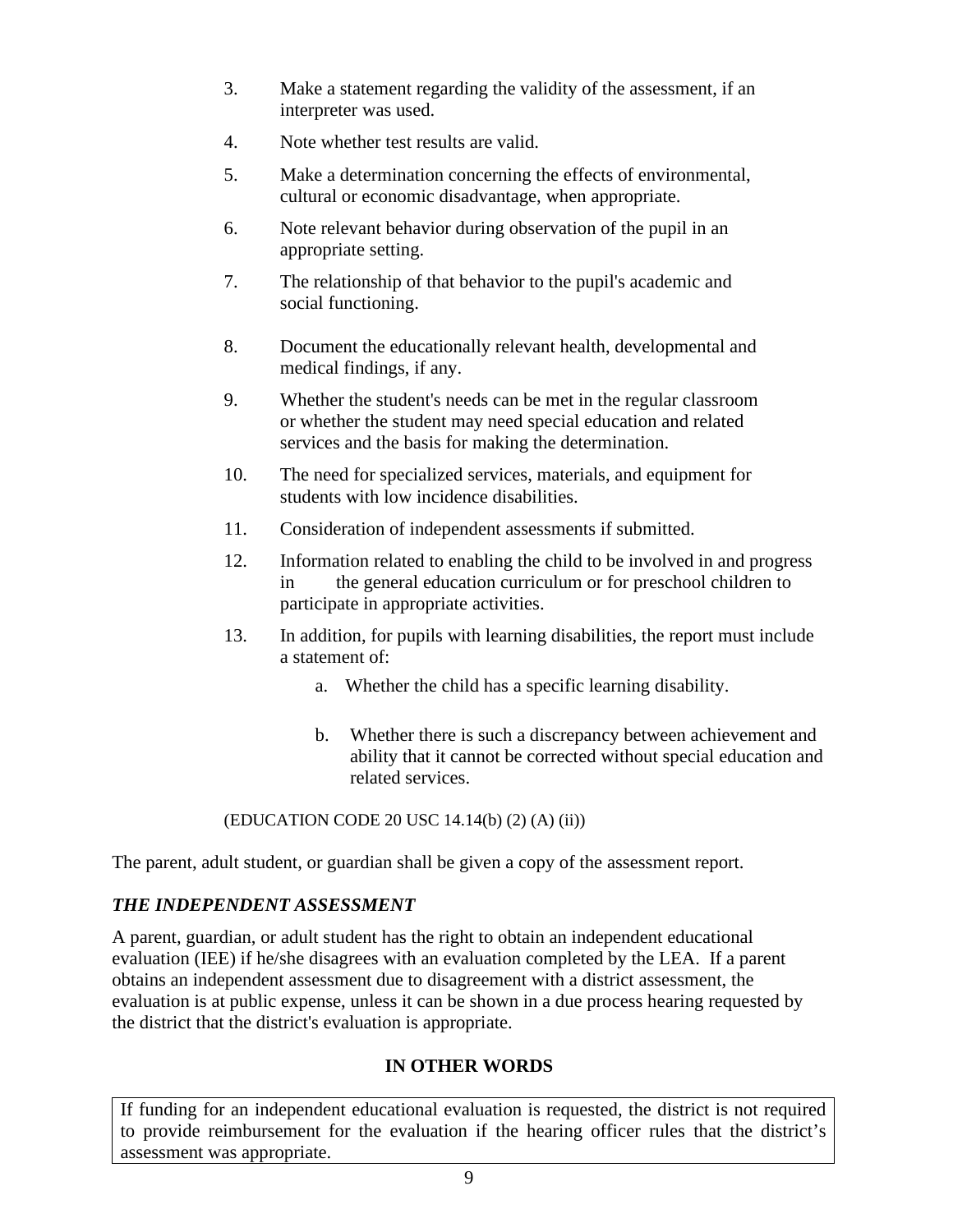#### **HOWEVER**

No matter who ultimately pays for an independent assessment, the results must be considered by the IEP Team with respect to the provision of free and appropriate public education of the pupil (EC 56329).

If a parent, guardian, or adult student submits a written request for an IEE to school personnel at the school site, the request is to be forwarded immediately to the district's director/coordinator of special education.

If a parent*,* guardian, or adult student makes a verbal request for an IEE, school staff should offer to assist the parent, guardian, or adult student in putting the request in writing. If the parent, guardian, or adult student accepts assistance, the written request for an IEE should be immediately forwarded to the district director/coordinator of special education. If the parent, guardian, or adult student declines assistance, the parent, guardian or adult student should be reminded that a request for an IEE is to be submitted in writing to the district's director/coordinator of special education. *(Reference: Policy 6208, Independent Educational Evaluations, of Local Plan Section 5, Special Education Instruction: Assessment*)

#### *MANDATORY REVIEW/REASSESSMENT*

#### *Annual Reviews*

A review of each student's progress in a special education program must be held at least annually. The IEP Team must review the student's progress on his/her annual goals and, as appropriate, short-term objectives, appropriateness of the placement and services, and recommend revisions, if necessary.

#### *Requested Review or Reassessment*

Parents*,* guardians, or adult student shall be notified annually of their right to request a review of the IEP.

If the parent, guardian, or adult student is requesting additional assessments, parent, guardian, or adult student consent shall be obtained.

If the LEA is requesting additional assessments, parent or guardian, or adult student consent shall be obtained, unless the LEA can demonstrate that it has made a reasonable effort to obtain such consent and the student's parent, guardian, or adult student has failed to respond (34 CFR 300.300(c)(2).

#### *Three-Year Review*

All special education students must be considered for a re-evaluation at least every three years. Procedures for conducting three-year re-evaluations are described below*.*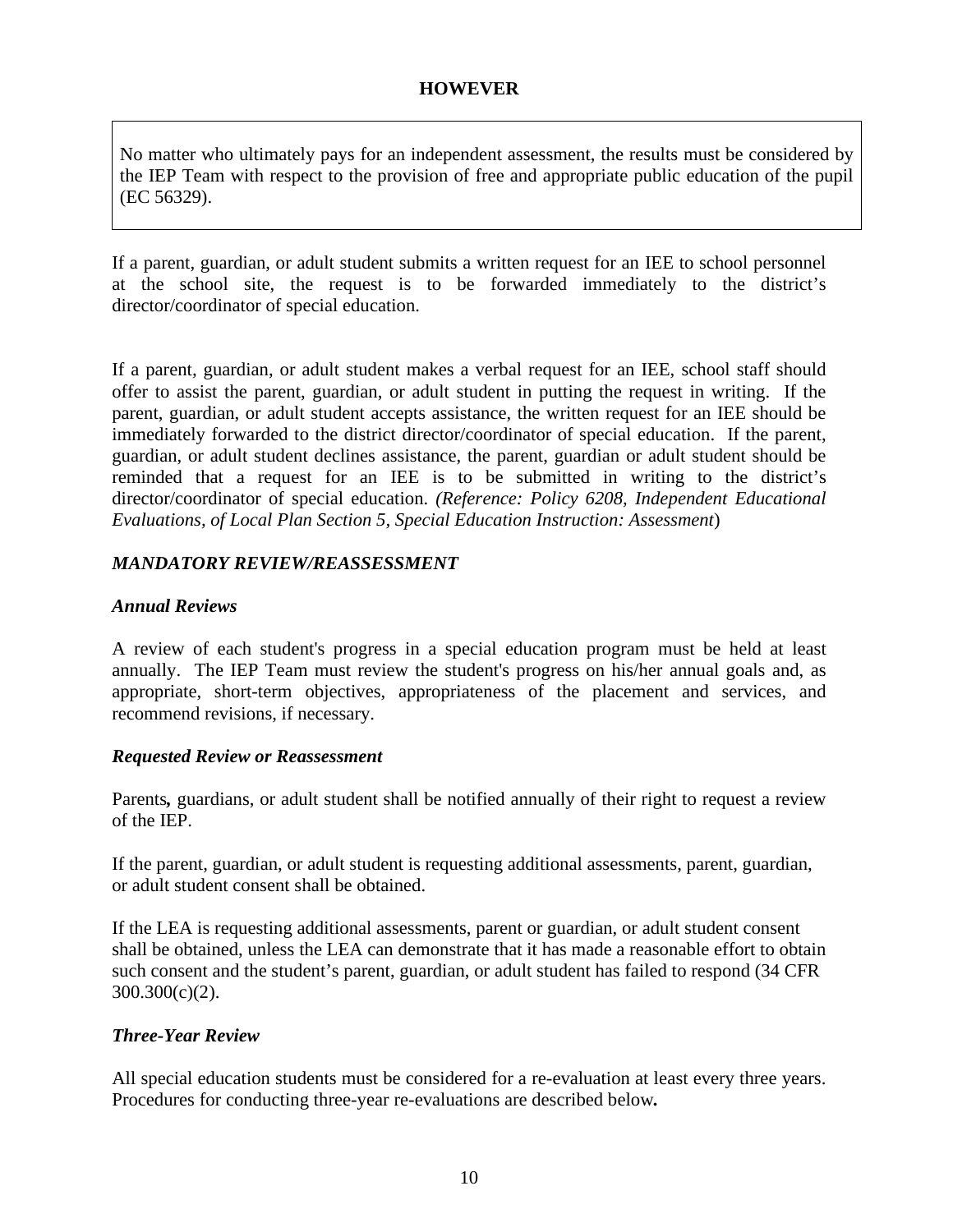## *THREE-YEAR REEVALUATIONS*

The California Education Code and the Federal Code of Regulations require that special education students receive a reassessment at least once every three years unless the parent and the local education agency agree, in writing, that a reassessment is unnecessary. Three-year reevaluations must be completed within three calendar years of the date of the last re-evaluation. If the reassessment so indicates, a new Individualized Education Program shall be developed.

Notice of Referral for Reassessment and Proposed Action (SIRAS NC2B), is to be filled out prior to all three-year reevaluations and for other parent/guardian or teacher requested reassessments. The completed form documents the steps listed below.

- 1. As part of any reassessment, the IEP Team and other qualified professionals, as appropriate, shall do the following:
	- a) Review existing assessment data.
	- b) Review current classroom-based assessments and observations.
	- c) Review teacher and related services provider(s) observations.
	- d) Receive input from the student's parents or guardian.
	- e) Receive input from the student's general education teacher(s).
- 2. On the basis of the information obtained from the above-listed sources, the Team members shall identify what additional data, if any, are needed to determine:
	- a) Whether the student has a particular category of disability and/or continues to have a disability as described.
	- b) The present levels of performance and the educational needs of the student.
	- c) Whether the student continues to need special education and related services.
	- d) Whether any additions or modifications to the special education and related services are needed to enable the student to meet the annual goals included in the student's IEP and to participate, as appropriate, in the general curriculum.

If it is determined additional data are needed related to any of the areas listed above, then appropriate tests and other assessment materials shall be administered.

3. If it is determined that no additional data are needed to determine whether the student continues to meet the eligibility criteria as a child with a disability, and to determine the student's educational needs then the student's parent, guardian, adult student shall be notified regarding this decision and the reasons for it. The parent, guardian, adult student shall also be notified of the right to request an assessment to confirm that the student continues to have a disability and to determine the student's educational needs. If it is determined that no additional data are needed to determine whether the student continues to meet the eligibility criteria as a child with a disability, the local education agency is not required to reassess the student unless requested by the student's parents, guardian, or adult student.

### **IMPORTANT**

The IEP Team, must involve the parent, guardian, or adult student regarding decisions relating to the need to administer tests as part of the re-evaluation process.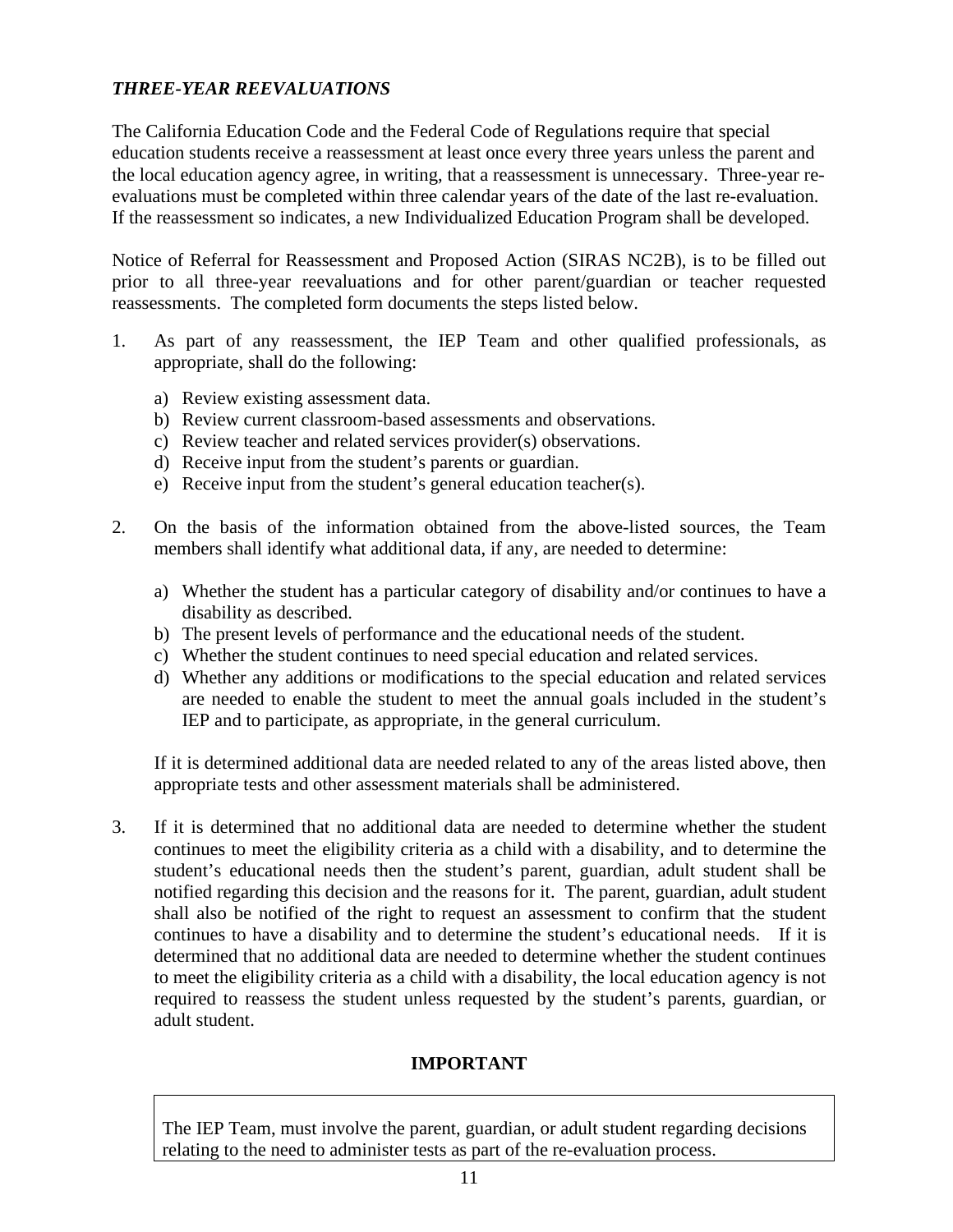It is highly recommended that Assessment Teams administer new standardized assessments prior to recommending a student's dismissal from special education. In all cases, standardized assessment information utilized to recommend a student's dismissal from special education needs to have been obtained within the preceding six months if a determination is made that no further assessments are necessary.

- 4. All students who receive a three-year re-evaluation, including those for whom no additional standardized assessments are conducted, shall have had a hearing and vision screening, unless parental/guardian/adult student permission was denied.
- 5. Parental/guardian/Adult Student consent is not required for a review of existing data; however, parental guardian consent is required before additional assessments are conducted unless the local education agency is the prevailing party in a due process hearing regarding the right to conduct such a reassessment.

 Note: Informed parent/guardian/adult student consent is not required for a reassessment if the LEA can demonstrate that it has made a reasonable effort to obtain such consent and the student's parent guardian has failed to respond  $(34 \text{ CFR } 300.300(c)(2))$ .

- 6. It is recommended that the review of existing assessment and observation information concerning the student and the determination of what additional assessments, if any, are necessary to complete the reassessment process take place as part of the last regularly scheduled annual review IEP meeting held prior to the date the three year re-evaluation must be completed.
- 7. If the timing of a three-year reassessment requires the completion of this form at some time other than the annual review meeting held the year prior to the three-year reevaluation, an additional IEP meeting is not required in order to review the information necessary to complete the *Notice of Referral for Reassessment and Proposed Action (SIRAS NC2B).* However, if a meeting is not held for this purpose, all Team members, including the parent*/guardian*, must sign the Reassessment form indicating that they have reviewed the necessary data (current assessment information on file and teacher and related service provider observations) as part of the process to determine the areas where new assessment information needs to be obtained. If no meeting is held to complete the *Notice of Referral for Reassessment and Proposed Action (SIRAS NC2B),* assessment personnel will be responsible to assure that the parent/ *guardian* has had an opportunity to review the current assessment data and staff observations.

A reassessment shall be conducted if the LEA determines that the educational or related services needs, including improved academic achievement and functional performance of the pupil, warrant a reassessment, or if the parent/guardian or the student's teacher requests a reassessment. A reassessment shall occur not more frequently than once a year, unless the parent/guardian and the local education agency agree otherwise. Prior to development of the assessment plan, the parent/guardian and members of the IEP Team must review current information available regarding the student and complete the *Notice of Referral for Reassessment and Proposed Action (SIRAS NC2B),*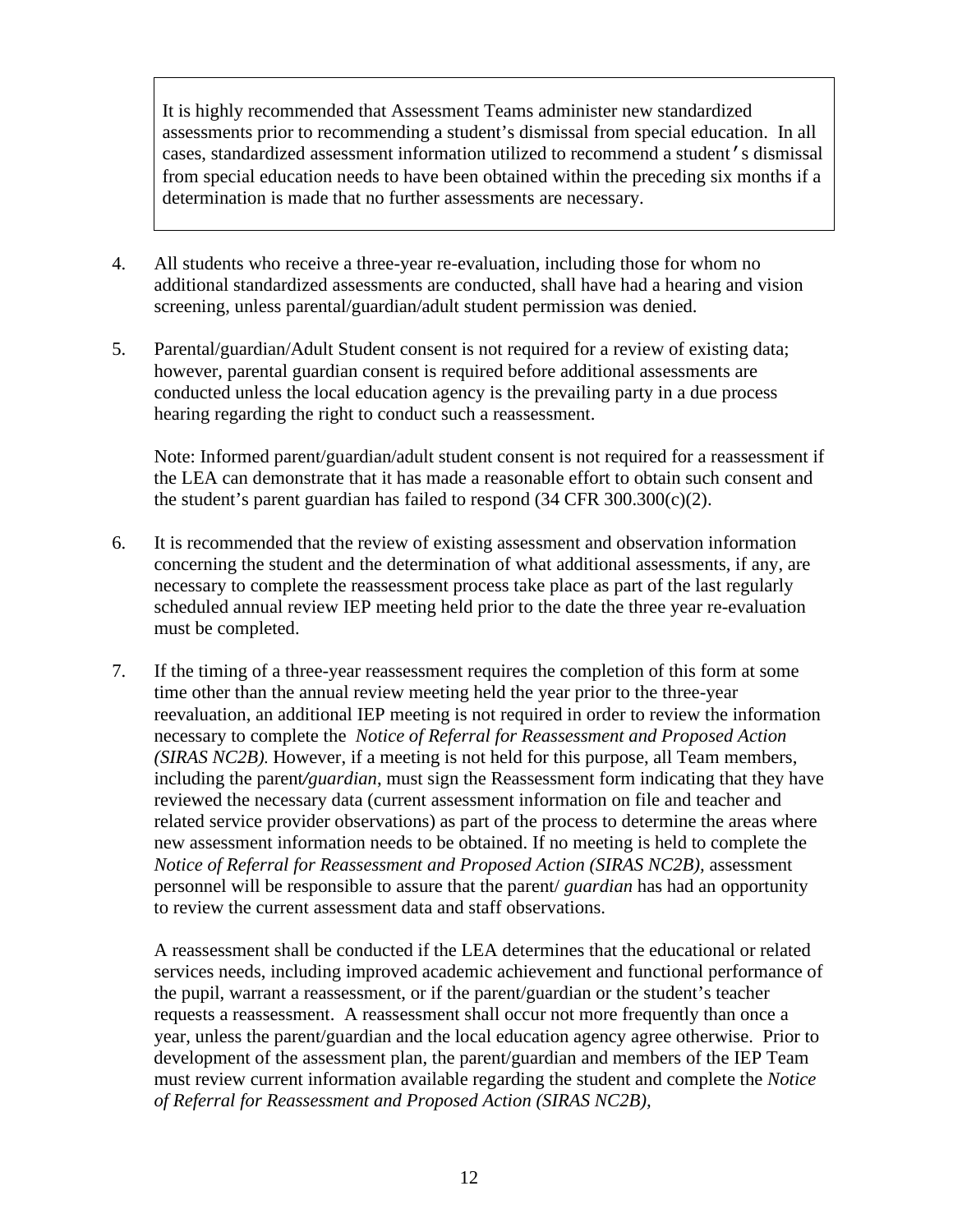When a student is reassessed as part of a three-year reevaluations or other requested reassessment, the results of the evaluation must be documented in a written report even in instances where the IEP Team determines that no additional testing of the student is necessary. In cases where no additional testing has been conducted, the three-year reassessment report should make reference to the assessment information contained in previous psychoeducational and other evaluations and include a description of the student's current school functioning and recommendations for consideration by the IEP Team for future program planning.

### **HOW TO PURGE INFORMATION FROM A PUPIL RECORD**

In Judge Peckham's 1986 *Larry P.* decision regarding prohibition of IQ testing of African-American students, he also declared IQ scores from any other source cannot become part of the pupil's school record. The CDE issued a directive (Campbell, 1987) on how to dispose of *Larry P.* records generated prior to September, 1986. It reads as follows:

*Before a black special education student is re-evaluated for special education or transfers to a new district all prior records of IQ scores, or references to information from IQ tests, should be permanently sealed. The records are to be opened only for litigation purposes, official state or federal audits, or upon parent request. The parent shall be given copies of the sealed records upon request. The sealed records shall be maintained for a period of five years.*

*Prior to sealing the records of these students, the parents shall be notified that the records will be sealed because of a court decision, which prohibits the use of intelligence tests for black students for any purpose related to special education. Additionally, prior to sealing the records, a qualified professional should identify appropriate data to be copied and purged of all IQ scores or references to information from IQ tests. The remaining data should then be transferred to the student's current record. In no case shall the IQ test information be made available to the IEP team for any purpose.*

As California school districts are the only agencies prohibited from using IQ tests with African-American students, it is often the case that African-American pupil records received from out-of-state and/or another agency contain cognitive, mental ability or aptitude test information. Therefore, the following steps are recommended when it becomes necessary to purge information from a pupil record.

- 1. A qualified professional should review the case file to determine if prohibited information is contained therein.
- 2. Remove any prohibited protocols and all assessment reports which contain cognitive, mental ability or aptitude information.
- 3. Duplicate the original report. *See Step 8 for sealing of original report.*
- 4. "Purge all IQ scores or references to information from IQ tests" This has been interpreted as a means of "redacting" by use a black tip marker or "white-out" to remove the following information on the *duplicated* copy.
	- a. Any reference to a test instrument which yields a cognitive, mental ability or aptitude score or standard score that is an indication of cognitive functioning.
	- b. Any test data summary scores from the test instruments(s).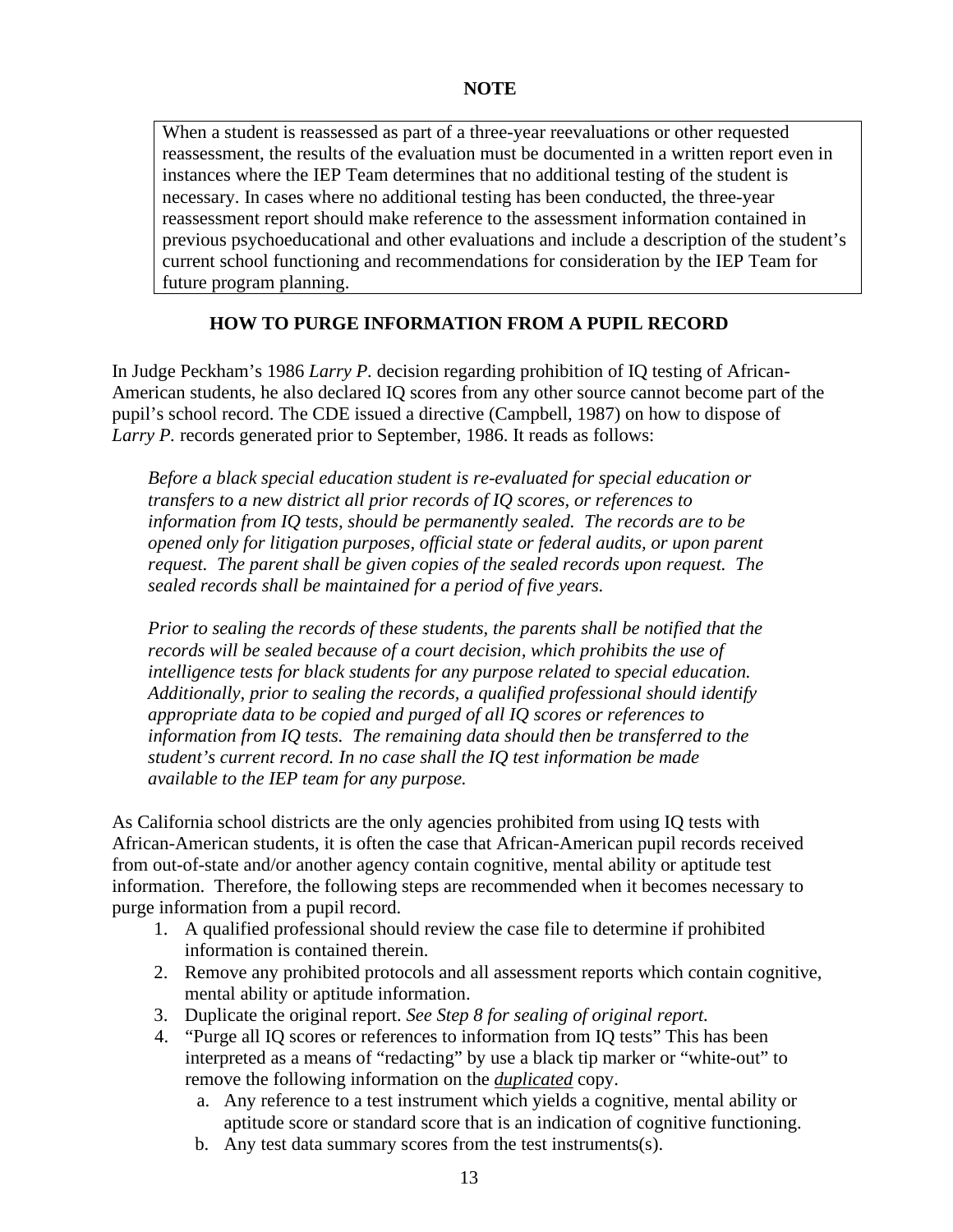- c. Commentary in the report, which discusses the pupil's performance on the test instrument(s).
- 5. Make a copy of the purged report. File this copy in the pupil record.
- 6. Destroy the copy with the black tip marker or "white-out."
- 7. Notify the parent/guardian that the pupil's records are being sealed.
- 8. Seal the *original* report, any relevant protocols, and a copy of the letter sent to the parent/guardian in a manila envelope. Indicate the Pupil's name and destruction date of five years hence on the outside of the envelope. Also attach a label indicating the envelope is only to be opened for purpose of litigation, official state or federal audits, or upon parent request.
- 9. Add the pupil's name to a district level master list of pupils whose files have been purged and reports sealed due to the *Larry P.* ruling.

A sample letter to send to parents/guardians regarding this process is enclosed herein.

Adapted from the Riverside County SELPA *Guidelines for Assessing Students who are African-American* for special education are available a[t www.rcselpa.org](http://www.rcselpa.org/)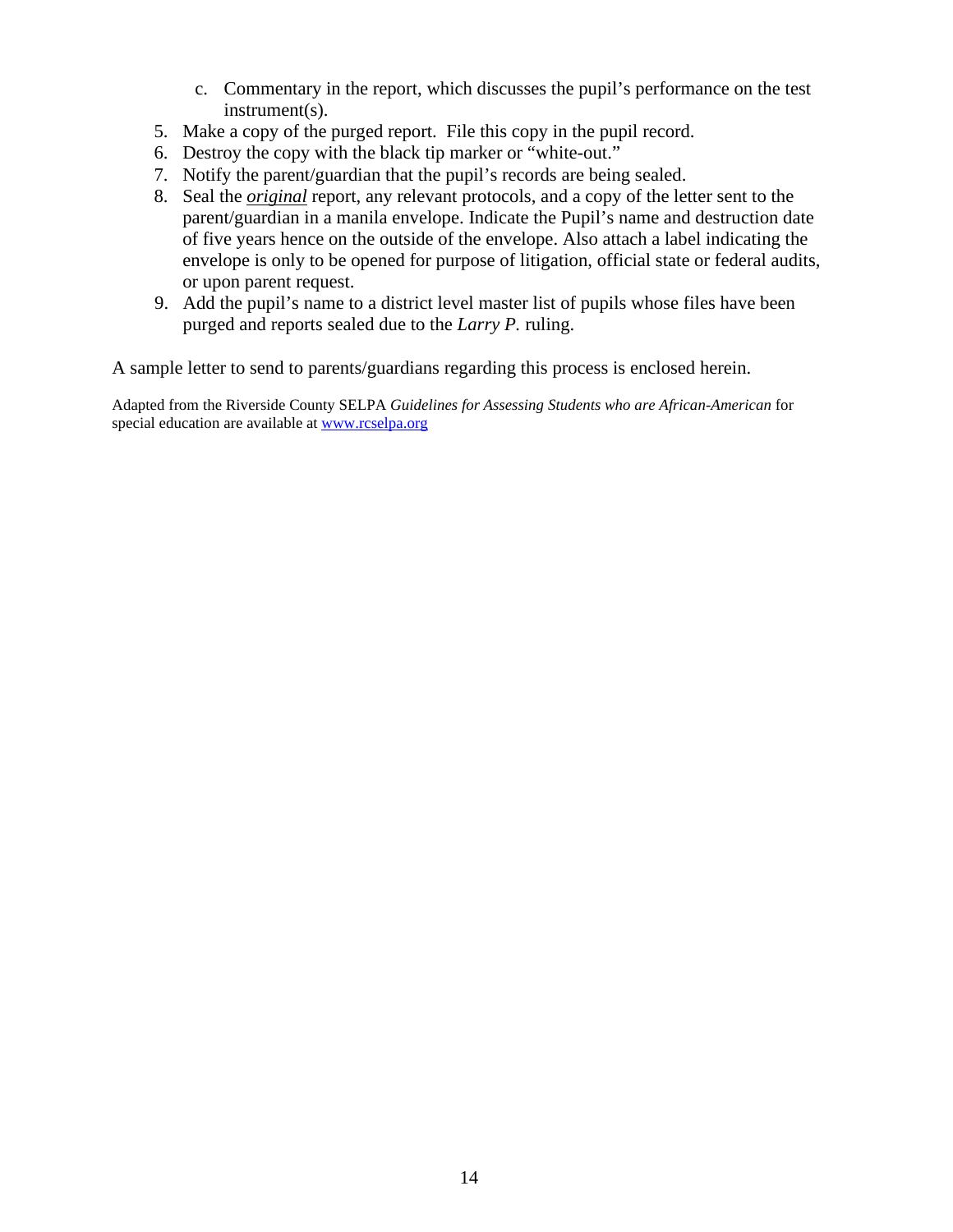#### (District Letterhead)

| Sample <i>Larry P.</i> Letter to Parent/Guardian |
|--------------------------------------------------|
|--------------------------------------------------|

Date:

| Name:    |  |
|----------|--|
| Address: |  |

RE: \_\_\_\_\_\_\_(pupils name) DO

| ∩D<br>UD. |  |
|-----------|--|
|           |  |

Dear Parent/Guardian:

This letter is to inform you that the District has sealed and purged the assessment report for the above named child due to a ruling by Judge Robert F. Peckham of the United States District Court; San Francisco, in 1986 that school districts may not use Intelligence Quotient (IQ) tests in the assessment of African-American pupils who have been referred for special education. This has been upheld by the U.S. Court of Appeals for the Ninth District and is enforced by the California State Department of Education. California school districts are required to remove from the pupil record any IQ scores, or references to information from tests that provide a cognitive, mental ability or aptitude score or standard score, for African-American students who were tested prior to this ruling or by another state/agency. The district is also required to notify the parent/guardian of such pupils who previously received IQ testing, that we are now permanently sealing these records. The sealed record may only be opened for purposes of litigation, official state or federal audits, or upon parent/guardian request. A copy of the revised report is enclosed for your information. It will or has replaced the previous report in your child's file.

If you have any questions or concerns, please call me at  $($ ).

Sincerely,

(Special Education Administrator)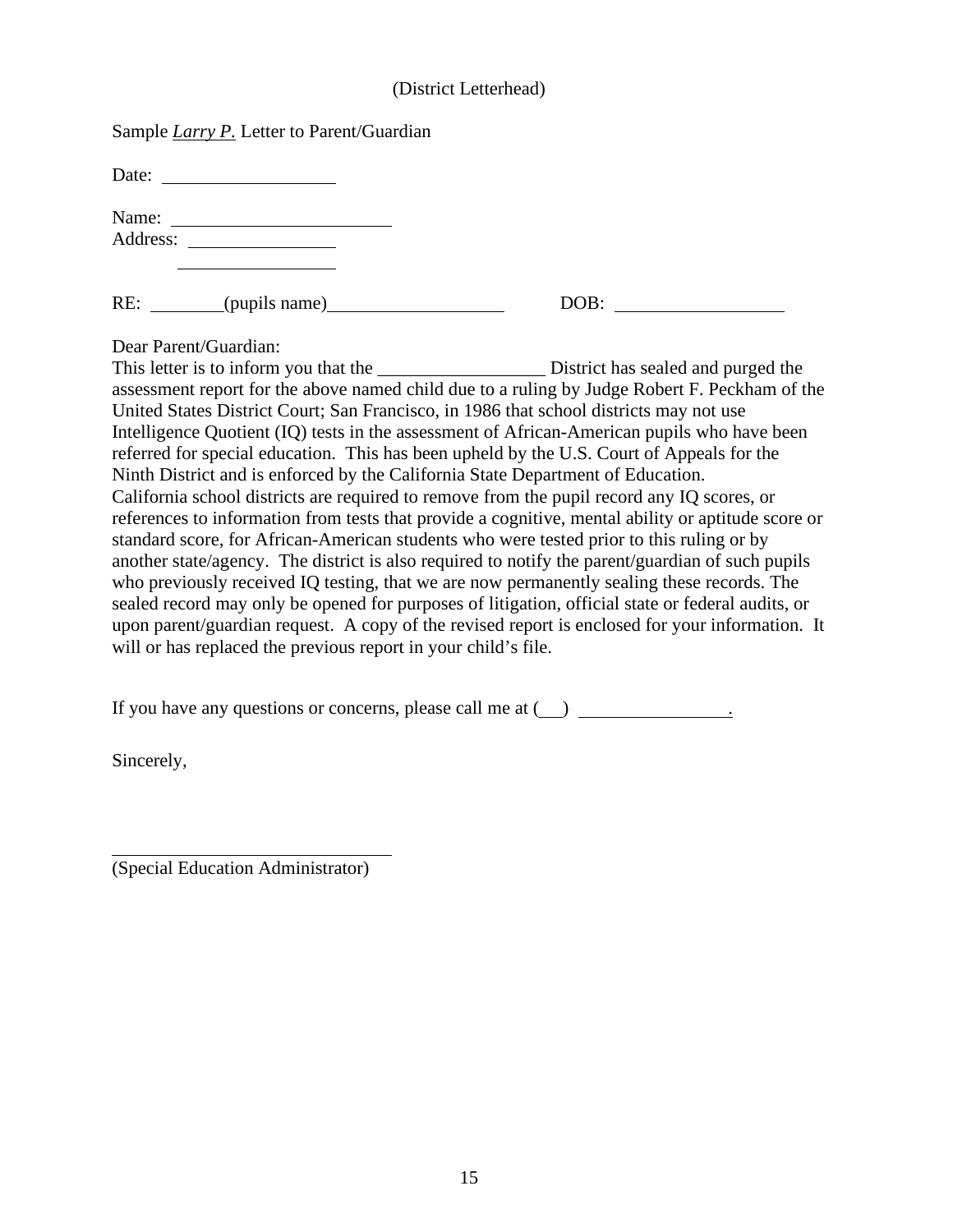#### **CALIFORNIA STATE ELIGIBILITY CRITERIA**

California Code of Regulations - Title 5

#### Section 3030. ELIGIBILITY CRITERIA

- (a) A child shall qualify as an individual with exceptional needs, pursuant to Education Code section 56026, if the results of the assessment as required by Education Code section 56320 demonstrate that the degree of the child's impairment as described in subdivisions  $(b)(1)$  through  $(b)(13)$  requires special education in one or more of the program options authorized by Education Code section 56361. The decision as to whether or not the assessment results demonstrate that the degree of the child's impairment requires special education shall be made by the IEP team, including personnel in accordance with Education Code section 56341(b). The IEP team shall take into account all the relevant material which is available on the child. No single score or product of scores shall be used as the sole criterion for the decision of the IEP team as to the child's eligibility for special education.
- (b) The disability terms used in defining an individual with exceptional needs are as follows:
	- (1) Autism means a developmental disability significantly affecting verbal and nonverbal communication and social interaction, generally evident before age three, and adversely affecting a child's educational performance. Other characteristics often associated with autism are engagement in repetitive activities and stereotyped movements, resistance to environmental change or change in daily routines, and unusual responses to sensory experiences.
		- (A) Autism does not apply if a child's educational performance is adversely affected primarily because the child has an emotional disturbance, as defined in subdivision (b)(4) of this section.
		- (B) A child who manifests the characteristics of autism after age three could be identified as having autism if the criteria in subdivision  $(b)(1)$  of this section are satisfied.
	- (2) Deaf-blindness means concomitant hearing and visual impairments, the combination of which causes such severe communication and other developmental and educational needs that they cannot be accommodated in special education programs solely for children with deafness or children with blindness.
	- (3) Deafness means a hearing impairment that is so severe that the child is impaired in processing linguistic information through hearing, with or without amplification that adversely affects a child's educational performance.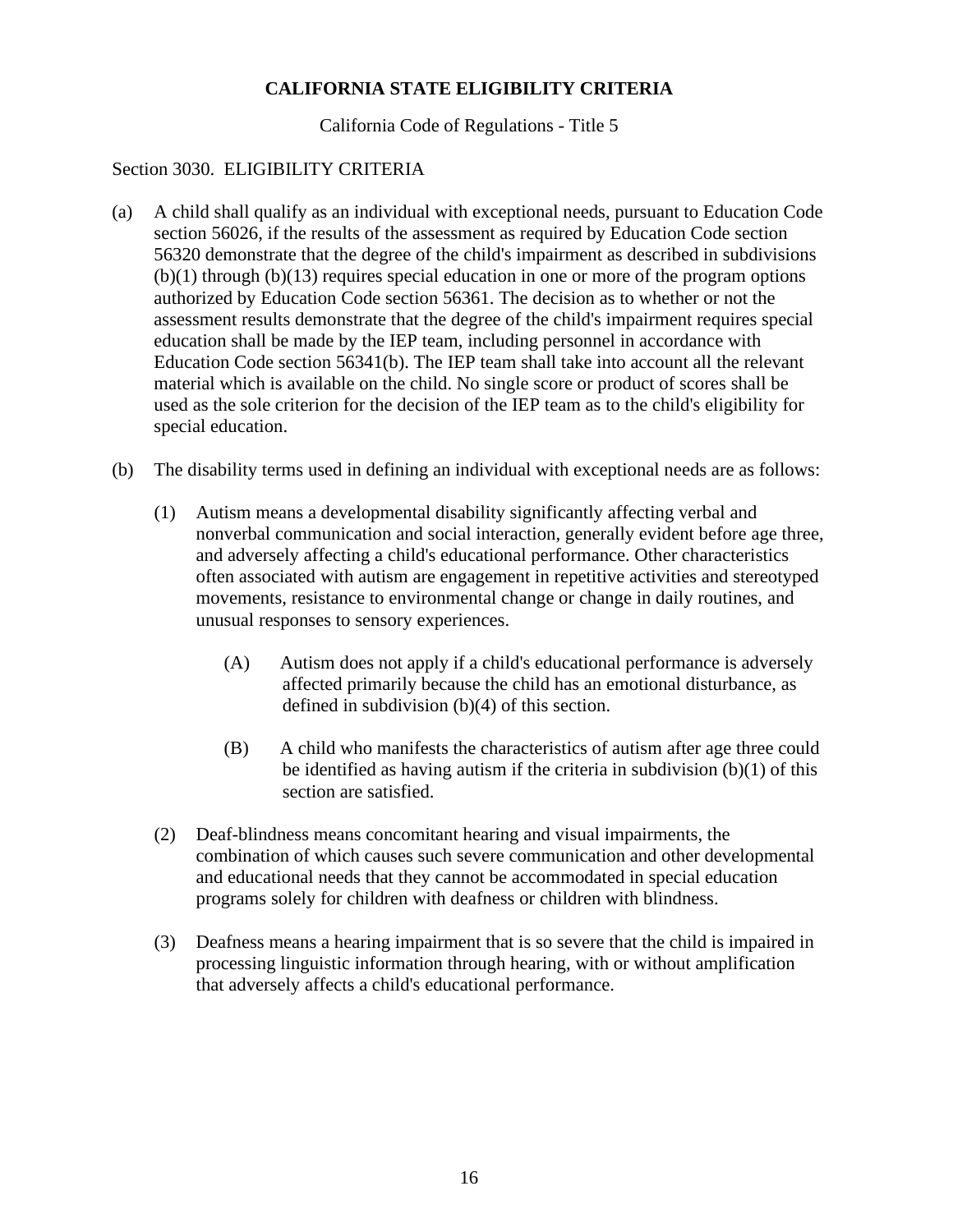- (4) Emotional disturbance means a condition exhibiting one or more of the following characteristics over a long period of time and to a marked degree that adversely affects a child's educational performance:
	- (A) An inability to learn that cannot be explained by intellectual, sensory, or health factors.
	- (B) An inability to build or maintain satisfactory interpersonal relationships with peers and teachers.
	- (C) Inappropriate types of behavior or feelings under normal circumstances.
	- (D) A general pervasive mood of unhappiness or depression.
	- (E) A tendency to develop physical symptoms or fears associated with personal or school problems.
	- (F) Emotional disturbance includes schizophrenia. The term does not apply to children who are socially maladjusted, unless it is determined that they have an emotional disturbance under subdivision (b)(4) of this section.
- (5) Hearing impairment means an impairment in hearing, whether permanent or fluctuating, that adversely affects a child's educational performance but that is not included under the definition of deafness in this section.
- (6) Intellectual disability means significantly sub average general intellectual functioning, existing concurrently with deficits in adaptive behavior and manifested during the developmental period that adversely affects a child's educational performance.
- (7) Multiple disabilities means concomitant impairments, such as intellectual disabilityblindness or intellectual disability-orthopedic impairment, the combination of which causes such severe educational needs that cannot be accommodated in special education programs solely for one of the impairments. "Multiple disabilities" does not include deaf-blindness.
- (8) Orthopedic impairment means a severe orthopedic impairment that adversely affects a child's educational performance. The term includes impairments caused by a congenital anomaly, impairments caused by disease (e.g., poliomyelitis, bone tuberculosis), and impairments from other causes (e.g., cerebral palsy, amputations, and fractures or burns that cause contractures).
- (9) Other health impairment means having limited strength, vitality, or alertness, including a heightened alertness to environmental stimuli, that results in limited alertness with respect to the educational environment that:
	- (A) Is due to chronic or acute health problems such as asthma, attention deficit disorder or attention deficit hyperactivity disorder, diabetes,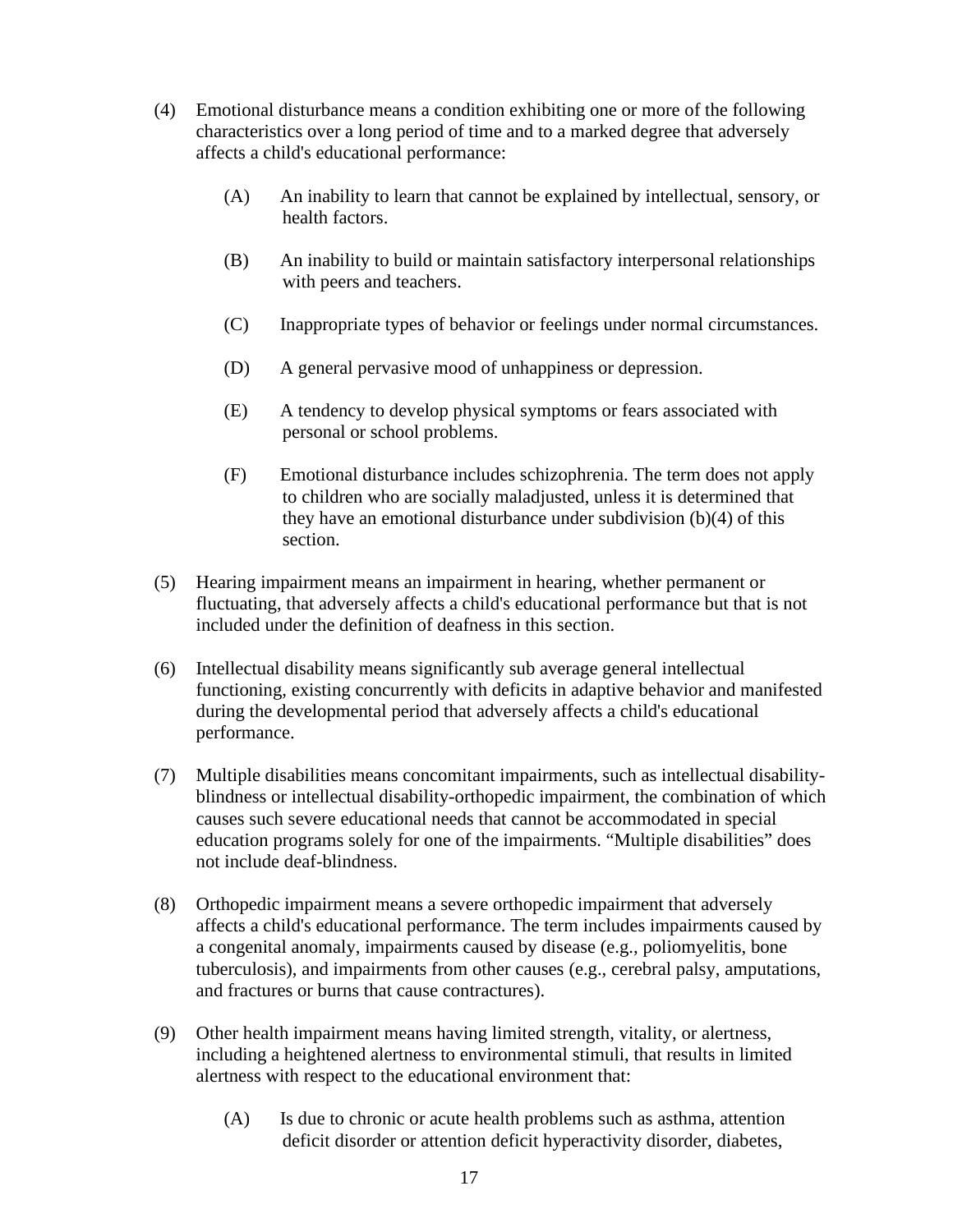epilepsy, a heart condition, hemophilia, lead poisoning, leukemia, nephritis, rheumatic fever, sickle cell anemia, and Tourette syndrome; and

- (B) Adversely affects a child's educational performance.
- (10) Specific learning disability means a disorder in one or more of the basic psychological processes involved in understanding or in using language, spoken or written, that may have manifested itself in the imperfect ability to listen, think, speak, read, write, spell, or do mathematical calculations, including conditions such as perceptual disabilities, brain injury, minimal brain dysfunction, dyslexia, and developmental aphasia. The basic psychological processes include attention, visual processing, auditory processing, phonological processing, sensory-motor skills, and cognitive abilities including association, conceptualization and expression.
	- (A) Specific learning disabilities do not include learning problems that are primarily the result of visual, hearing, or motor disabilities, of intellectual disability, of emotional disturbance, or of environmental, cultural, or economic disadvantage.
	- (B) In determining whether a pupil has a specific learning disability, the public agency may consider whether a pupil has a severe discrepancy between intellectual ability and achievement in oral expression, listening comprehension, written expression, basic reading skill, reading comprehension, mathematical calculation, or mathematical reasoning. The decision as to whether or not a severe discrepancy exists shall take into account all relevant material which is available on the pupil. No single score or product of scores, test or procedure shall be used as the sole criterion for the decisions of the IEP team as to the pupil's eligibility for special education. In determining the existence of a severe discrepancy, the IEP team shall use the following procedures:
		- 1. When standardized tests are considered to be valid for a specific pupil, a severe discrepancy is demonstrated by: first, converting into common standard scores, using a mean of 100 and standard deviation of 15, the achievement test score and the intellectual ability test score to be compared; second, computing the difference between these common standard scores; and third, comparing this computed difference to the standard criterion which is the product of 1.5 multiplied by the standard deviation of the distribution of computed differences of students taking these achievement and ability tests. A computed difference which equals or exceeds this standard criterion, adjusted by one standard error of measurement, the adjustment not to exceed 4 common standard score points, indicates a severe discrepancy when such discrepancy is corroborated by other assessment data which may include other tests, scales, instruments, observations and work samples, as appropriate.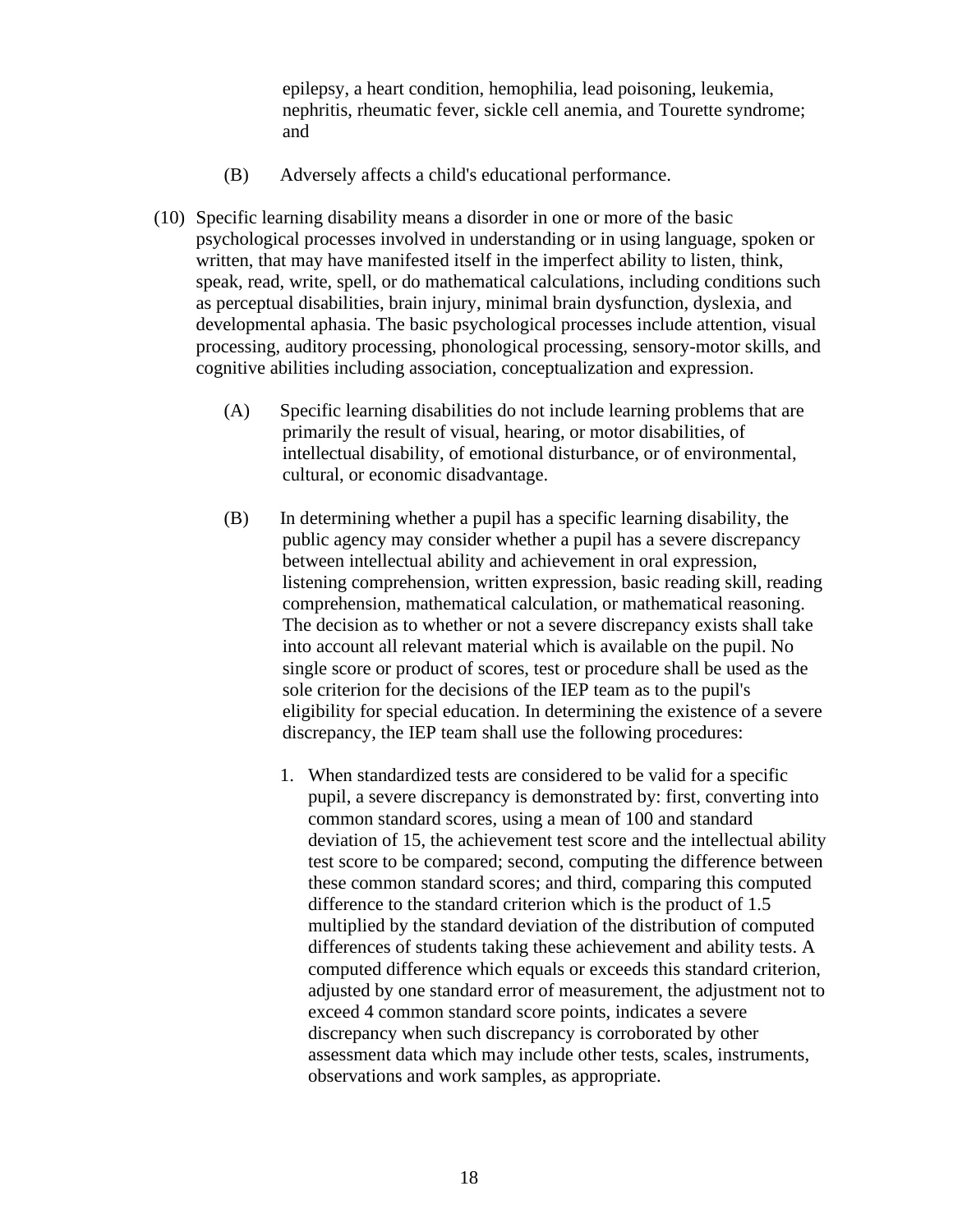- 2. When standardized tests are considered to be invalid for a specific pupil, the discrepancy shall be measured by alternative means as specified on the assessment plan.
- 3. If the standardized tests do not reveal a severe discrepancy as defined in subdivisions 1. or 2. above, the IEP team may find that a severe discrepancy does exist, provided that the team documents in a written report that the severe discrepancy between ability and achievement exists as a result of a disorder in one or more of the basic psychological processes. The report shall include a statement of the area, the degree, and the basis and method used in determining the discrepancy. The report shall contain information considered by the team which shall include, but not be limited to:
	- (i) Data obtained from standardized assessment instruments;
	- (ii) Information provided by the parent/ guardian;
	- (iii) Information provided by the pupil's present teacher;
	- (iv) Evidence of the pupil's performance in the regular and/or special education classroom obtained from observations, work samples, and group test scores;
	- (v) Consideration of the pupil's age, particularly for young children;

and

- (vi) Any additional relevant information.
- 4. A severe discrepancy shall not be primarily the result of limited school experience or poor school attendance.
- (C) Whether or not a pupil exhibits a severe discrepancy as described in subdivision  $(b)(10)(B)$  above, a pupil may be determined to have a specific learning disability if:
	- 1. The pupil does not achieve adequately for the pupil's age or to meet State-approved grade-level standards in one or more of the following areas, when provided with learning experiences and instruction appropriate for the pupil's age or State-approved grade-level standards:
		- (i) Oral expression.
		- (ii) Listening comprehension.
		- (iii) Written expression.
		- (iv) Basic reading skill.
		- (v) Reading fluency skills.
		- (vi) Reading comprehension.
		- (vii) Mathematics calculation.

(viii) Mathematics problem solving, and

2. (i) The pupil does not make sufficient progress to meet age or State-

> approved grade-level standards in one or more of the areas identified in subdivision  $(b)(10)(C)(1)$  of this section when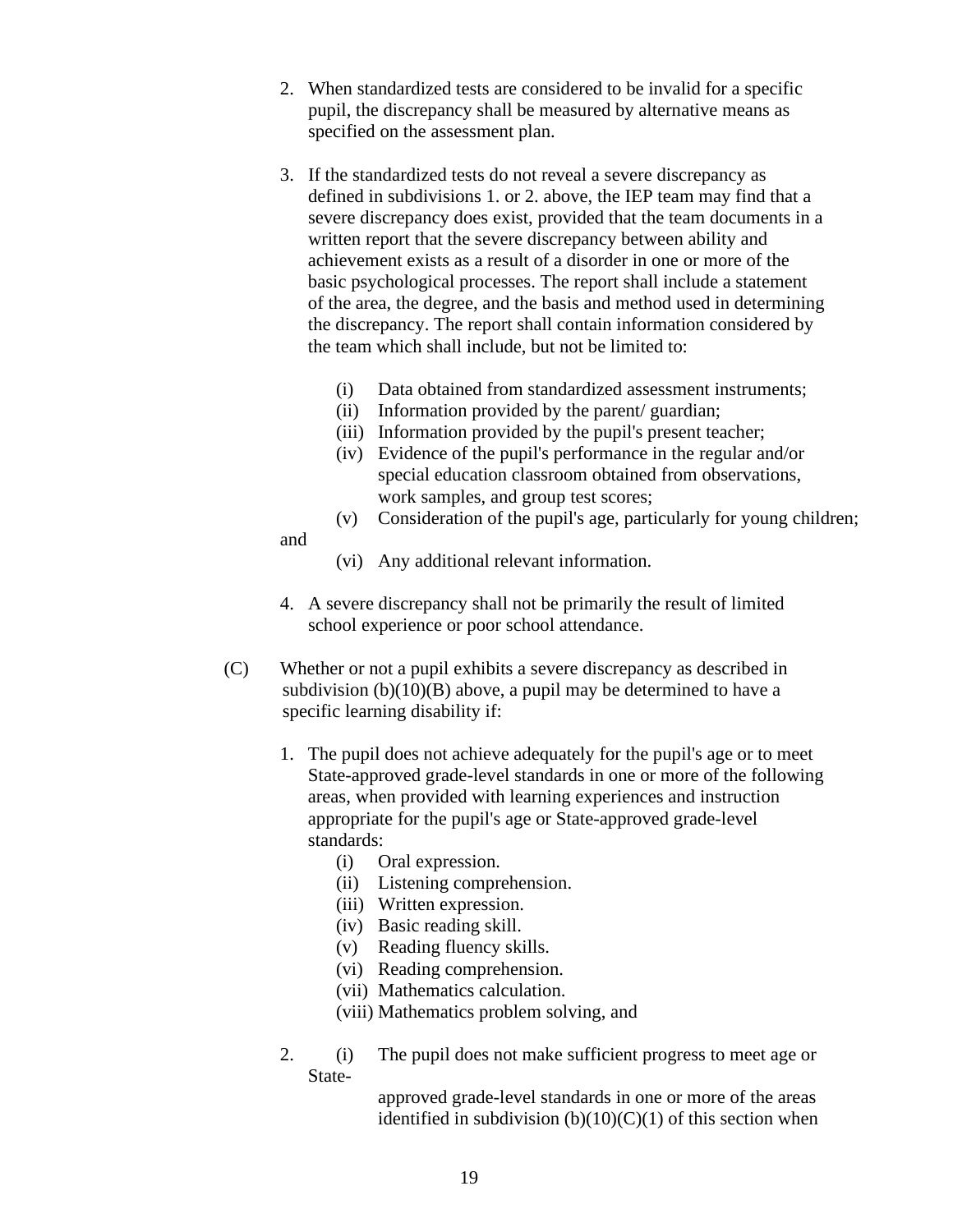using a process based on the pupil's response to scientific, research-based intervention; or

- (ii) The pupil exhibits a pattern of strengths and weaknesses in performance, achievement, or both, relative to age, State approved grade-level standards, or intellectual development, that is determined by the group to be relevant to the identification of a specific learning disability, using appropriate assessments, consistent with 34 C.F.R. sections 300.304 and 300.305; and
- 3. The findings under subdivisions  $(b)(10)(C)(1)$  and  $(2)$  of this section are not primarily the result of:
	- (i) A visual, hearing, or motor disability;
	- (ii) Intellectual disability;
	- (iii) Emotional disturbance;
	- (iv) Cultural factors;
	- (v) Environmental or economic disadvantage; or
	- (vi) Limited English proficiency.
- 4. To ensure that underachievement in a pupil suspected of having a specific learning disability is not due to lack of appropriate instruction in reading or math, the group making the decision must consider:
	- (i) Data that demonstrate that prior to, or as a part of, the referral process, the pupil was provided appropriate instruction in regular education settings, delivered by qualified personnel; and
	- (ii) Data-based documentation of repeated assessments of achievement at reasonable intervals, reflecting formal assessment of student progress during instruction, which was provided to the pupil's parents.
- 5. In determining whether a pupil has a specific learning disability, the public agency must ensure that the pupil is observed in the pupil's learning environment in accordance with 34 C.F.R. section 300.310. In the case of a child of less than school age or out of school, a qualified professional must observe the child in an environment appropriate for a child of that age. The eligibility determination must be documented in accordance with 34 C.F.R. section 300.311.
- (11) A pupil has a language or speech disorder as defined in Education Code section 56333, and it is determined that the pupil's disorder meets one or more of the following criteria:
	- (A) Articulation disorder.
		- 1. The pupil displays reduced intelligibility or an inability to use the speech mechanism which significantly interferes with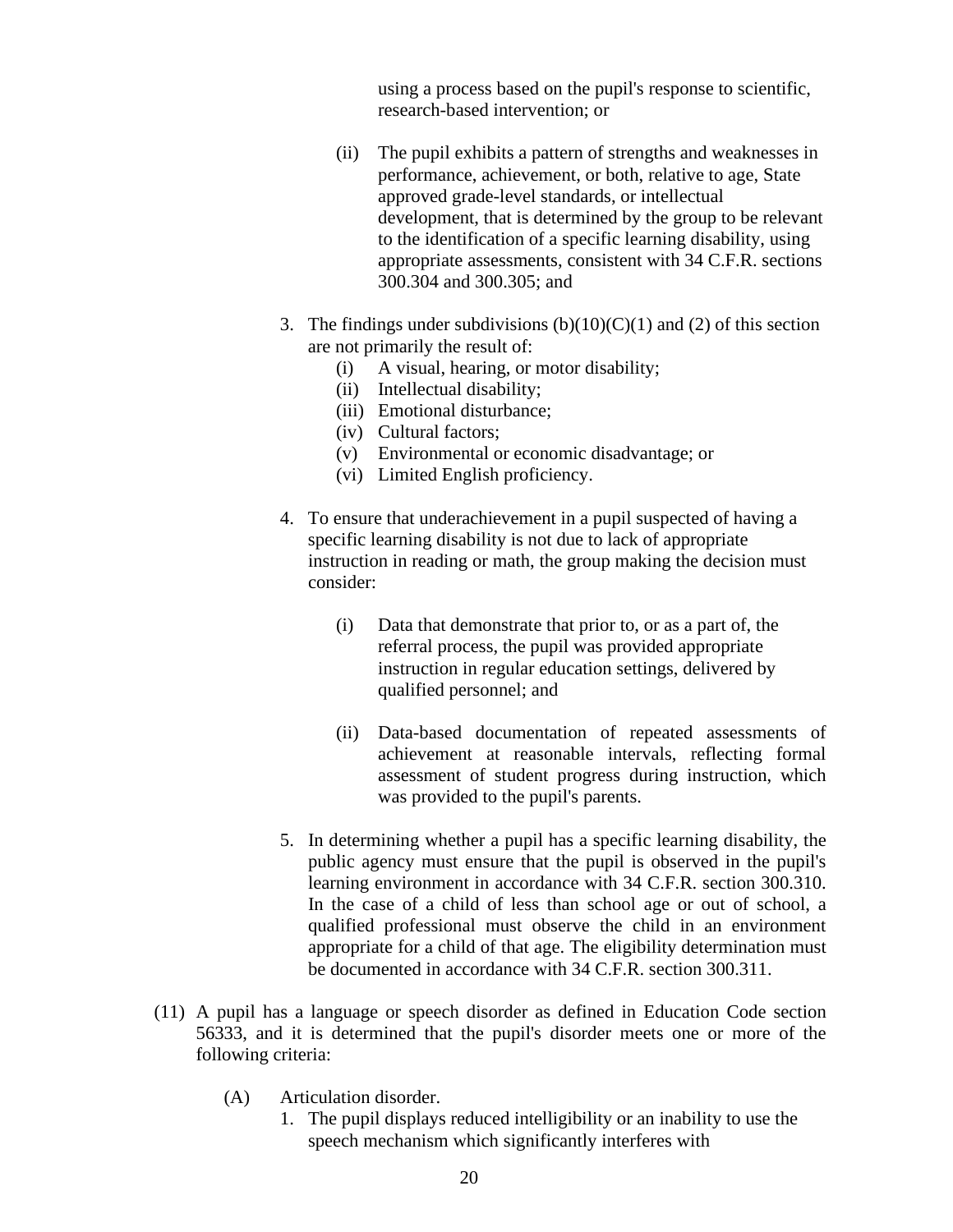communication and attracts adverse attention. Significant interference in communication occurs when the pupil's production of single or multiple speech sounds on a developmental scale of articulation competency is below that expected for his or her chronological age or developmental level, and which adversely affects educational performance.

- 2. A pupil does not meet the criteria for an articulation disorder if the sole assessed disability is an abnormal swallowing pattern.
- (B) Abnormal Voice. A pupil has an abnormal voice which is characterized by persistent, defective voice quality, pitch, or loudness.
- (C) Fluency Disorders. A pupil has a fluency disorder when the flow of verbal expression including rate and rhythm adversely affects communication between the pupil and listener.
- (D) Language Disorder. The pupil has an expressive or receptive language disorder when he or she meets one of the following criteria:
	- 1. The pupil scores at least 1.5 standard deviations below the mean, or below the 7th percentile, for his or her chronological age or developmental level on two or more standardized tests in one or more of the following areas of language development: morphology, syntax, semantics, or pragmatics. When standardized tests are considered to be invalid for the specific pupil, the expected language performance level shall be determined by alternative means as specified on the assessment plan, or
	- 2. The pupil scores at least 1.5 standard deviations below the mean or the score is below the 7th percentile for his or her chronological age or developmental level on one or more standardized tests in one of the areas listed in subdivision (A) and displays inappropriate or inadequate usage of expressive, or receptive language as measured by a representative spontaneous or elicited language sample of a minimum of 50 utterances. The language sample must be recorded or transcribed and analyzed, and the results included in the assessment report. If the pupil is unable to produce this sample, the language, speech, and hearing specialist shall document why a fifty utterance sample was not obtainable and the contexts in which attempts were made to elicit the sample. When standardized tests are considered to be invalid for the specific pupil, the expected language performance level shall be determined by alternative means as specified in the assessment plan.
- (12) Traumatic brain injury means an acquired injury to the brain caused by an external physical force, resulting in total or partial functional disability or psychosocial impairment, or both, that adversely affects a child's educational performance. Traumatic brain injury applies to open or closed head injuries resulting in impairments in one or more areas, such as cognition; language; memory; attention; reasoning; abstract thinking; judgment; problem-solving; sensory, perceptual, and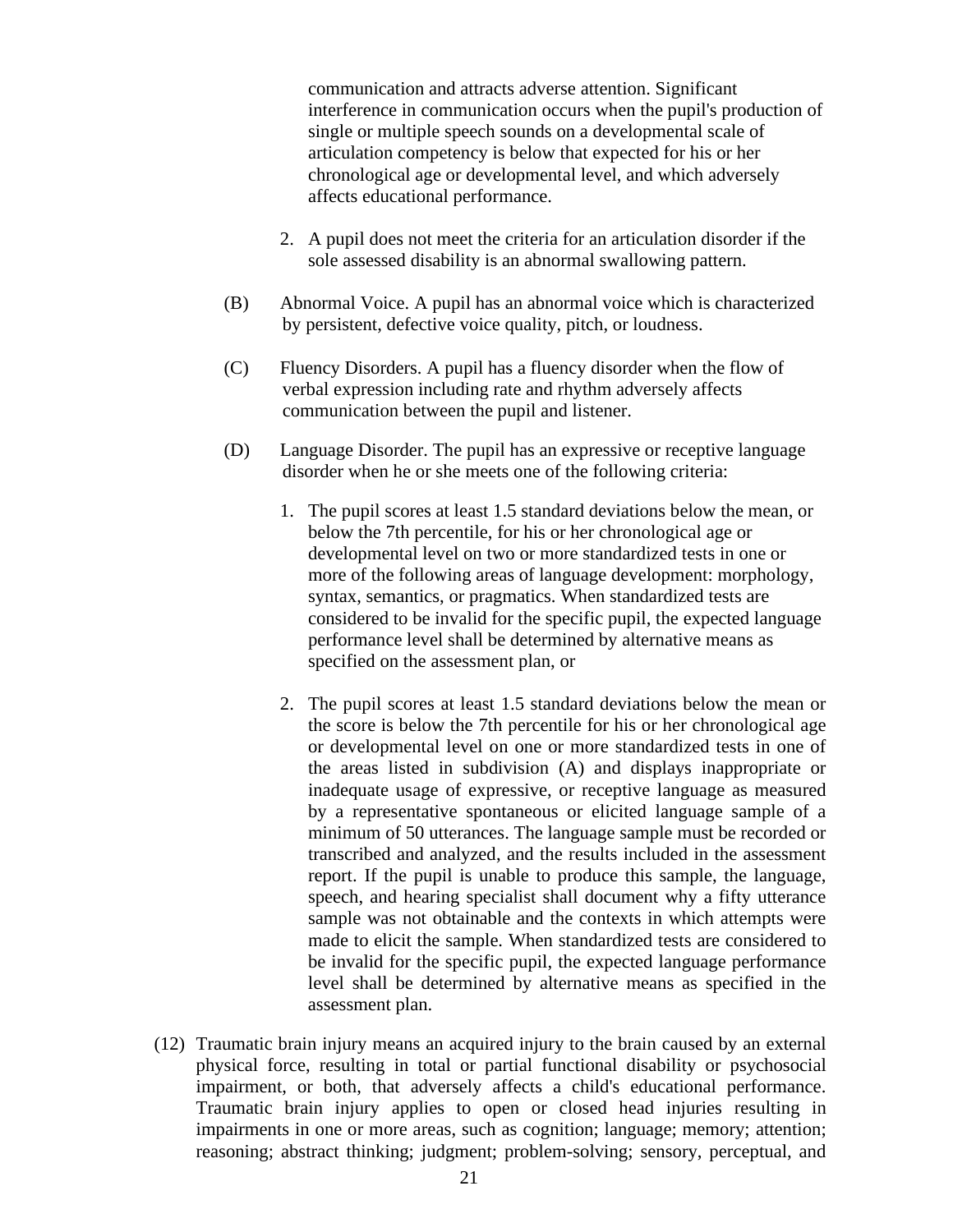motor abilities; psychosocial behavior; physical functions; information processing; and speech.

- (A) Traumatic brain injury does not apply to brain injuries that are congenital or degenerative, or to brain injuries induced by birth trauma.
- (13) Visual impairment including blindness means an impairment in vision that, even with correction, adversely affects a child's educational performance. The term includes both partial sight and blindness.

Note: Authority cited: Section 56100, Education Code. Reference: Sections 56026, 56320, 56333 and 56337, Education Code; 20 U.S.C. Sections 1401(3)(A) and 1414(a) and (b); and 34 C.F.R. Sections 300.8, 300.300, 300.301, 300.304, 300.305, 300.306, 300.307, 300.308, 300.309 and 300.311.

Eligibility Requirements for Preschool Children. EC 56441.11

- (a) Notwithstanding any other provision of law or regulation, the special education eligibility criteria in subdivision (b) shall apply to preschool children, between the ages of three and five years.
- (b) A preschool child, between the ages of three and five years, qualifies as a child who needs early childhood special education services if the child meets the following criteria:
	- (1) Is identified as having one of the following disabling conditions, as defined in Section 300.7 of Title 34 of the Code of Federal Regulations, or an established medical disability, as defined in subdivision (d):
		- (A) Autism
		- (B) Deaf-blindness
		- (C) Deafness
		- (D) Hearing impairment
		- (E) Intellectual Disability
		- (F) Multiple disabilities
		- (G) Orthopedic impairment
		- (H) Other health impairment
		- (I) Emotional disturbance
		- (J) Specific learning disability
		- (K) Speech or language impairment in one or more of voice, fluency, language and articulation
		- (L) Traumatic brain injury
		- (M) Visual impairment
		- (N) Established medical disability
	- (2) Needs specially designed instruction or services as defined in Sections 56441.2 and 56441.3.
	- (3) Has needs that cannot be met with modification of a regular environment in the home or school, or both, without ongoing monitoring or support as determined by an individualized education program team pursuant to Section 56431.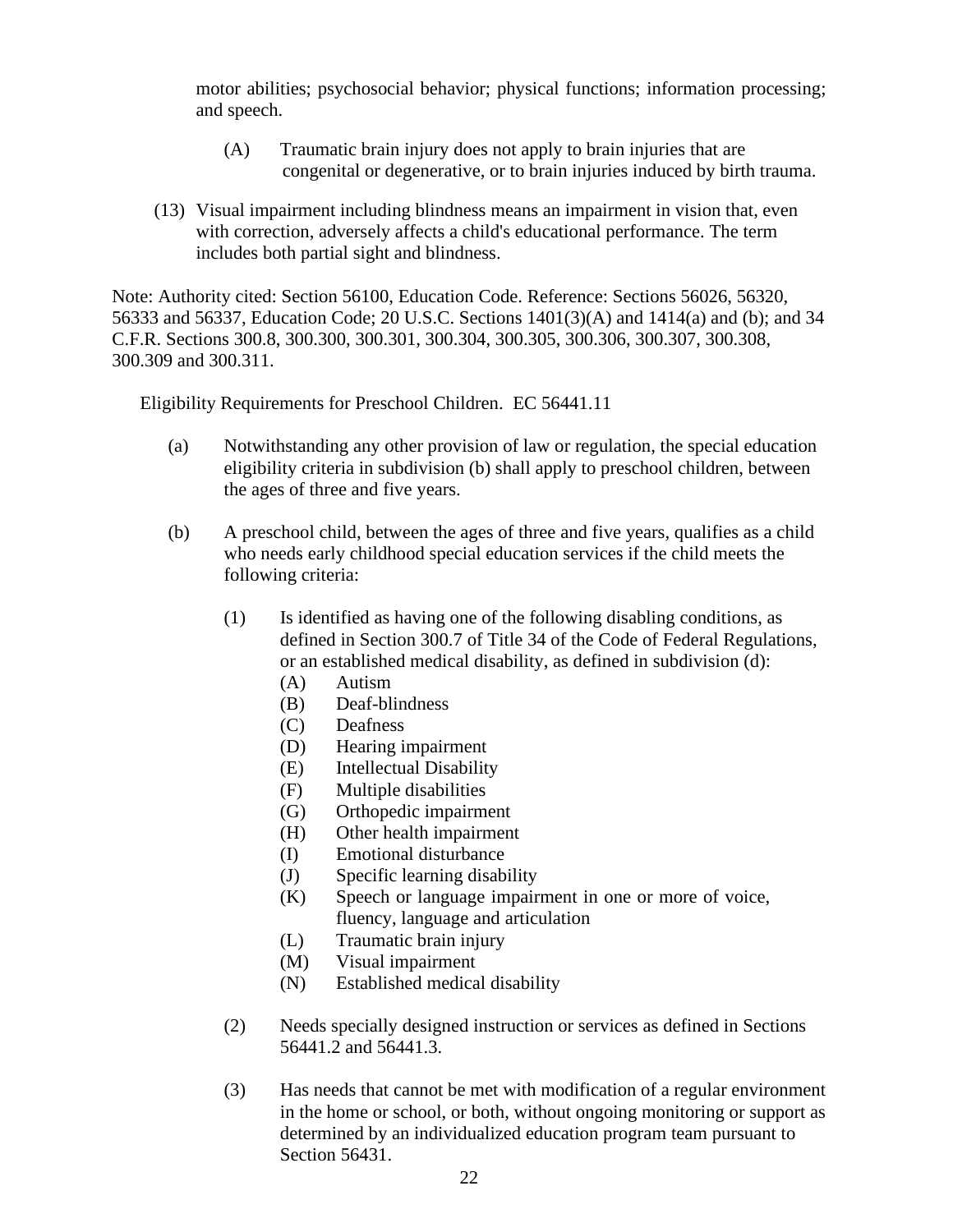- (4) Meets eligibility criteria specified in Section 3030 of Title 5 of the California Code of Regulations.
- (c) A child is not eligible for special education and services if the child does not otherwise meet the eligibility criteria and his or her educational needs are due primarily to:
	- (1) Unfamiliarity with English language
	- (2) Temporary physical disabilities
	- (3) Social maladjustment
	- (4) Environmental, cultural, or economic factors
- (d) For purposes of this section, "established medical disability" is defined as a disabling medical condition or congenital syndrome that the individualized education program team determines has a high predictability of requiring special education and services.
- (e) When standardized tests are considered invalid for children between the ages of three and five years, alternative means, for example, scales, instruments, observations, and interviews shall be used as specified in the assessment plan.

Definition of Eligible Infant or Toddler G.C. 95014

The term "eligible infant or toddler" for the purposes of this title means infants and toddlers from birth through two years of age, for whom a need for early intervention services, as specified in the Individuals with Disabilities Education Act (20 U.S.C. Sec. 1471 et seq.) and applicable regulations, is documented by means of assessment and evaluation as required in Sections 95016 and 95018 and who meet one of the following criteria:

- (1) Infants and toddlers with a developmental delay in one or more of the following five areas: cognitive development; physical and motor development, including vision and hearing; communication development; social or emotional development; or adaptive development. Developmentally delayed infants and toddlers are those who are determined to have a significant difference between the expected level of development for their age and their current level of functioning. This determination shall be made by qualified personnel who are recognized by, or part of, a multidisciplinary team, including the parents.
- (2) Infants and toddlers with established risk conditions, who are infants and toddlers with conditions of known etiology or conditions with established harmful developmental consequences. The conditions shall be diagnosed by a qualified personnel recognized by, or part of, a multidisciplinary team, including the parents. The condition shall be certified as having a high probability of leading to developmental delay if the delay is not evident at the time of diagnosis.
- (3) Infants and toddlers who are at high risk of having substantial developmental disability due to a combination of biomedical risk factors, the presence of which is diagnosed by qualified clinicians recognized by, or part of, a multidisciplinary team, including the parents.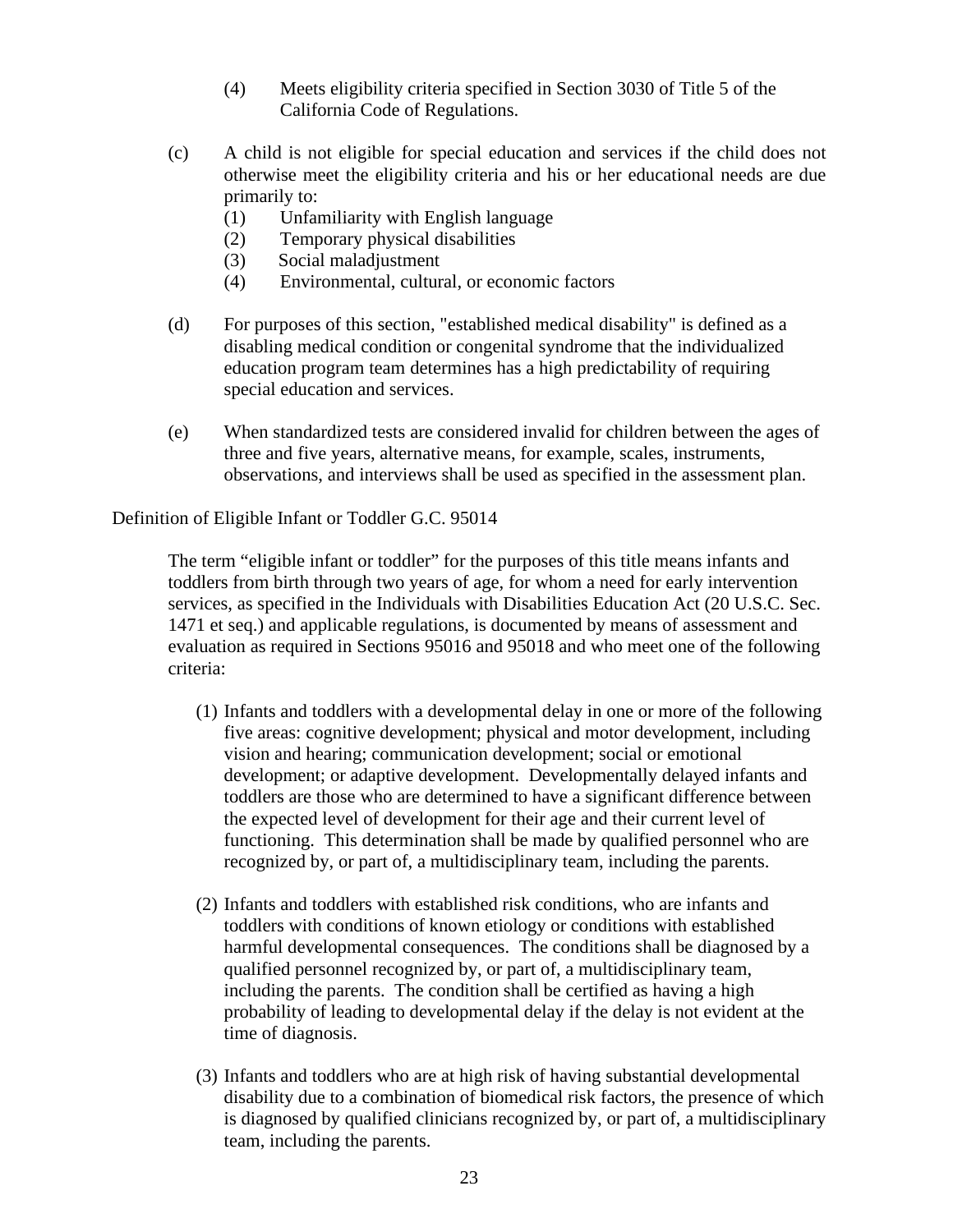#### **ASSISTIVE TECHNOLOGY (AT) AUGMENTATIVE AND ALTERNATIVE COMMUNICATION (AAC) NEEDS ASSESSMENT GUIDELINES**

### **I. AT Regulations**

As per IDEA July 7, 2017, Sec. 300.105 Assistive technology Regulations, [\(a\)](https://sites.ed.gov/idea/regs/b/b/300.105/a) Each public agency must ensure that assistive technology devices or assistive technology services, or both, as those terms are defined in §§300.5 and 300.6, respectively, are made available to a child with a disability if required as a part of the child's

- [\(1\)](https://sites.ed.gov/idea/regs/b/b/300.105/a/1) Special education under §300.39;
- [\(2\)](https://sites.ed.gov/idea/regs/b/b/300.105/a/2) Related services under §300.34; or
- [\(3\)](https://sites.ed.gov/idea/regs/b/b/300.105/a/3) Supplementary aids and services under §§300.42 and 300.114(a)(2)(ii).

[\(b\)](https://sites.ed.gov/idea/regs/b/b/300.105/b) On a case-by-case basis, the use of school-purchased assistive technology devices in a child's home or in other settings is required if the child's IEP Team determines that the child needs access to those devices in order to receive FAPE.

## Augmentative and Alternative Communication (AAC)

AAC is used by people who, some or all of the time, cannot rely on their speech. AAC incorporates the individual's full communication abilities and may include any existing speech or vocalizations, gestures, manual signs, and aided communication. AAC is multimodal, permitting individuals to use every mode possible to communicate. Over time, the use of AAC may change, although sometimes very slowly, and the AAC systems chosen today may not be the best systems tomorrow.

AAC users encounter difficulty communicating via speech due to congenital and/or acquired disabilities occurring across the lifespan. These conditions include but are not limited to autism, cerebral palsy, dual sensory impairments, genetic syndromes, intellectual disability, multiple disabilities, hearing impairment, disease, stroke, and head injury.

Unaided Versus Aided Communication

Typically, AAC includes unaided and aided modes of communication. Unaided modes of communication include nonspoken means of natural communication (including gestures and facial expressions) as well as manual signs and American Sign Language (ASL). These modes of communication often require adequate motor control and communication partners who can interpret the intended message. Aided modes of communication include those approaches that require some form of external support, such as a communication boards with symbols (e.g., objects, pictures, photographs, line drawings, visual-graphic symbols, printed words, traditional orthography) or computers, handheld devices, or tablet devices with symbols that generate speech through synthetically produced or recorded natural (digitized) means.

For individuals with severe disabilities, it can be helpful to encourage (and teach) both unaided and aided modes of communication. Individuals may need to be taught when it is appropriate to use different modes of communication. For example, the individual may sign when interacting with parents at home but may use a picture-based system or speech generating device (SGD) with other communication partners. Individuals with very complex needs and a limited communication repertoire can learn to use different systems in different contexts.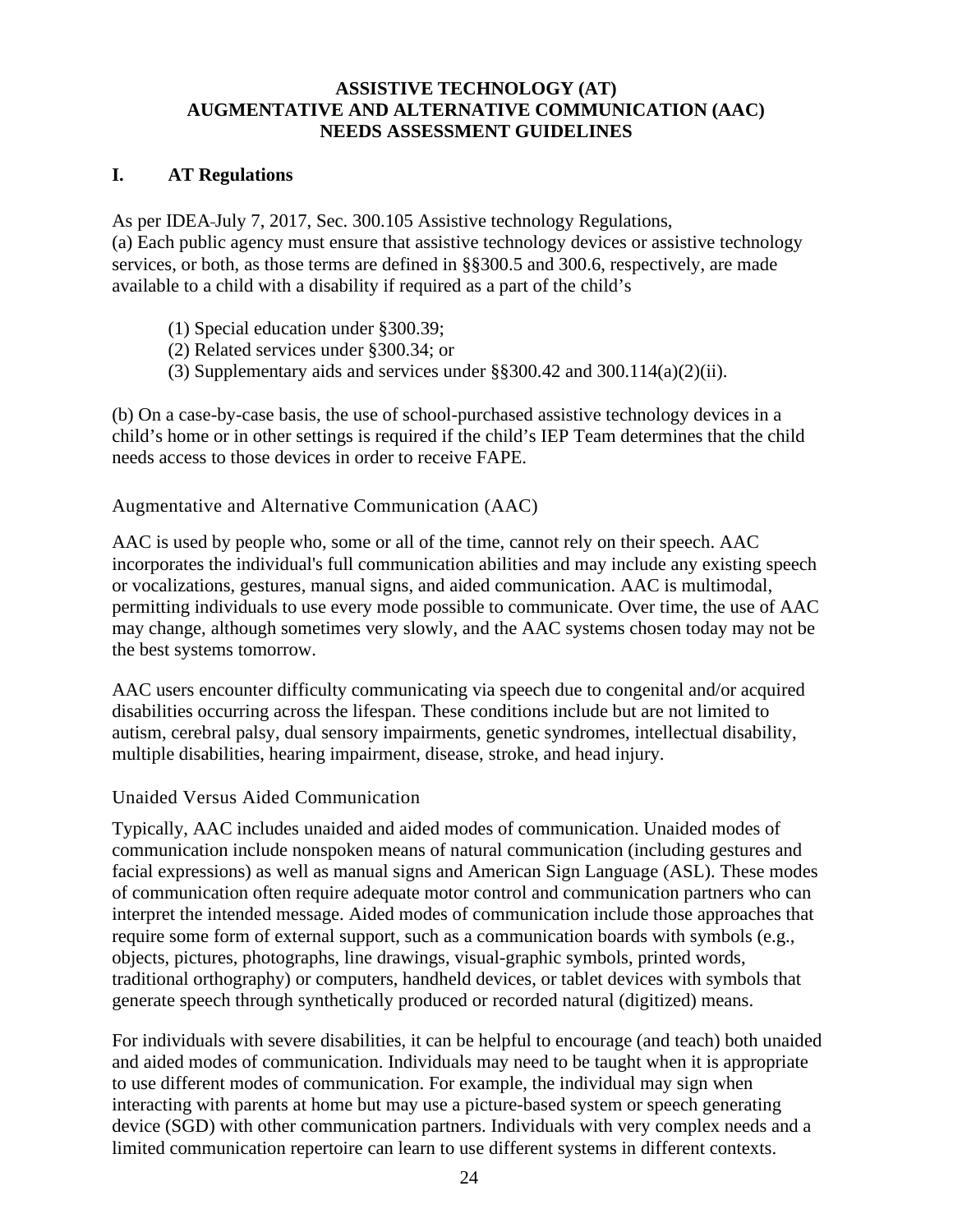IEP teams are required to consider the need for AT or AAC for all students as part of the IEP process. IEP teams are required to consider the need for AT or AAC by determining how and if it can help the student attain their goals and objectives. It is the IEP team's responsibility to determine where a student's deficits are and to write goals to address those deficits. The next step is for the IEP team to consider the need for accommodations, such as AT or AAC, that will best assist the student in meeting those goals.

## **II. AT Needs Assessment**

At an IEP meeting IDEA regulations require that the IEP determine if the student would benefit from the use of AT or AAC, to assist them in meeting their IEP goals. For instance, if the student has a writing goal that requires them to write a three-paragraph report, but the student has very poor fine motor skills, fatigues quickly, and is a very poor speller, the IEP team needs to consider how AT might assist the student in meeting that goal. In addition, if a student has difficulty with communication, the IEP team may consider how AAC might assist the student in meeting a communication goal. If the IEP Team determines AT or AAC would provide the student with additional access to academics and communication, the IEP Team would complete the SBCSELPA Guide for Consideration of Assistive Technology form.

Through discussion of Assistive Technology, the IEP Team will determine if an assessment for Assistive Technology is necessary. At this time, the IEP team would start the referral process for assessment.

## **III. AT/ AAC Assessment Process**

The SBCSELPA Assistive Technology for Access to Curriculum Assessment Referral Form is completed by an IEP Team member and sent to the SBCSELPA AT/AAC Specialist. In addition, the LEA sends an Assessment Plan to the parent, guardian, or adult student seeking consent for AT/ AAC assessment. The LEA communicates the date of consent to assessment with the SBCSELPA AT/AAC Specialist as well as the date for the meeting to review the assessment results. A copy of the consented Assessment Plan, the SBCSELPA Guide for Consideration of Assistive Technology form, and the SBCSELPA Assistive Technology for Access to Curriculum Assessment Referral form are sent to the SBCSELPA AT/AAC Specialist.

The SBCSELPA AT/AAC Specialist reviews the information in the guide, referral, the current IEP and Multidisciplinary Report, and the student cum file to determine if the student has been previously assessed for Assistive Technology. The SBCSELPA AT/AAC Specialist will contact the LEA to schedule a date, time, and place for assessment.

The following are considered during the assessment:

- 1. The Eligibility for Special Education a. Low incidence disability
- 2. Present Levels
	- a. Academic Performance
	- b. Communication skills
	- c. Fine and Gross motor abilities
	- d. Cognitive level
	- e. Attitude and motivation of the student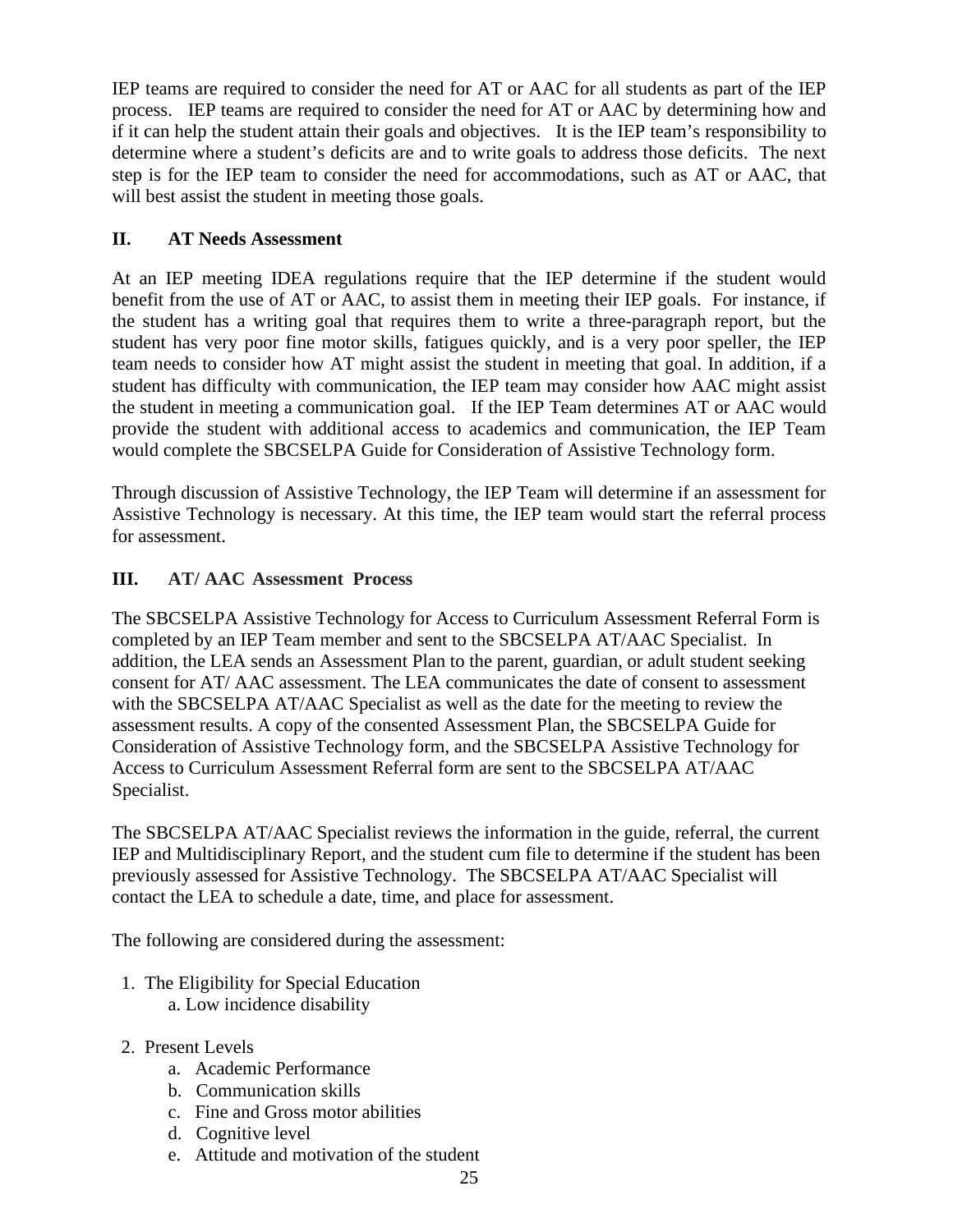- 3. Current Accommodations in the IEP
	- a. need for low tech vs. high tech AT or AAC
	- b. time or workload accommodations
	- c. staff support

4. Academic tasks needed to be accomplished in school

- a. writing tasks including taking notes and homework
- b. reading tasks including reading at home
- c. other subjects: Math, History, Science

The following AT resources by Dr. Sherry Purcell and Debbie Grant may be useful in assisting special education staff members in determining AT needs for individual students:

- 1) Assistive Technology Solutions grades K-3
- 2) Using Assistive Technology to Meet Literacy Standards for Grades 4-6
- 3) Using Assistive Technology to Meet Literacy Standards for Grades 7-12

These books contain all of the California curriculum standards for Reading, Writing, Written and Oral English-Language Conventions, and Listening and Speaking, as well as an extensive appendix on all of the assistive technology, ranging from no/low tech to high tech, with descriptions, pricing and vendor information.

Other helpful resources are the Wisconsin Assistive Technology Initiative (WATI) Continuum of AT Considerations, AT Solutions books, WATI Continuum of AT Considerations, and the AT Consideration Wheel.

LEAs could provide Special Education staff with the Assistive Technology Assessment: Developing a Written Productivity Profile by Denise C. DeCoste, published by Don Johnston, Inc. \$99. The website is [www.donjohnston.com.](http://www.donjohnston.com/) This assessment allows the teacher to compare the student's handwriting ability to his/her keyboarding ability. If the evaluation indicates that a computer for word processing is warranted, then this would be an appropriate AT accommodation recommendation by the IEP team.

#### **IV. Evaluation and Recommendation Process**

The SBCSELPA AT/AAC Specialist will also evaluate the ability and interest in methods and materials for AT or AAC, documenting the student responses to the possible Assistive Technology. The SBCSELPA AT/AAC Specialist will attend an IEP to review the assessment results and report possible recommendations for Assistive Technology will be discussed from the assessment results in the IEP meeting. An IEP goal, the Special Factors page of the IEP, and additional accommodations will be written into the IEP indicating the need for Assistive Technology. Follow-up procedures for the implementation of the trials with recommended technology will be provided by the SBCSELPA AT/AAC Specialist.

Once the IEP team designates the use of AT in the IEP, it is the responsibility of the district to provide the necessary AT materials required for the student. The SBCSELPA AT/AAC Specialist will work with LEA to locate and loan technology to the student for the trial. The LEA and the SBCSELPA AT/AAC Specialist document the student's performance with the technology to determine effectiveness of the trialed devices or software. Once determined the device or software is deemed necessary for the student's learning, the LEA will purchase the device though Low Incidence funding.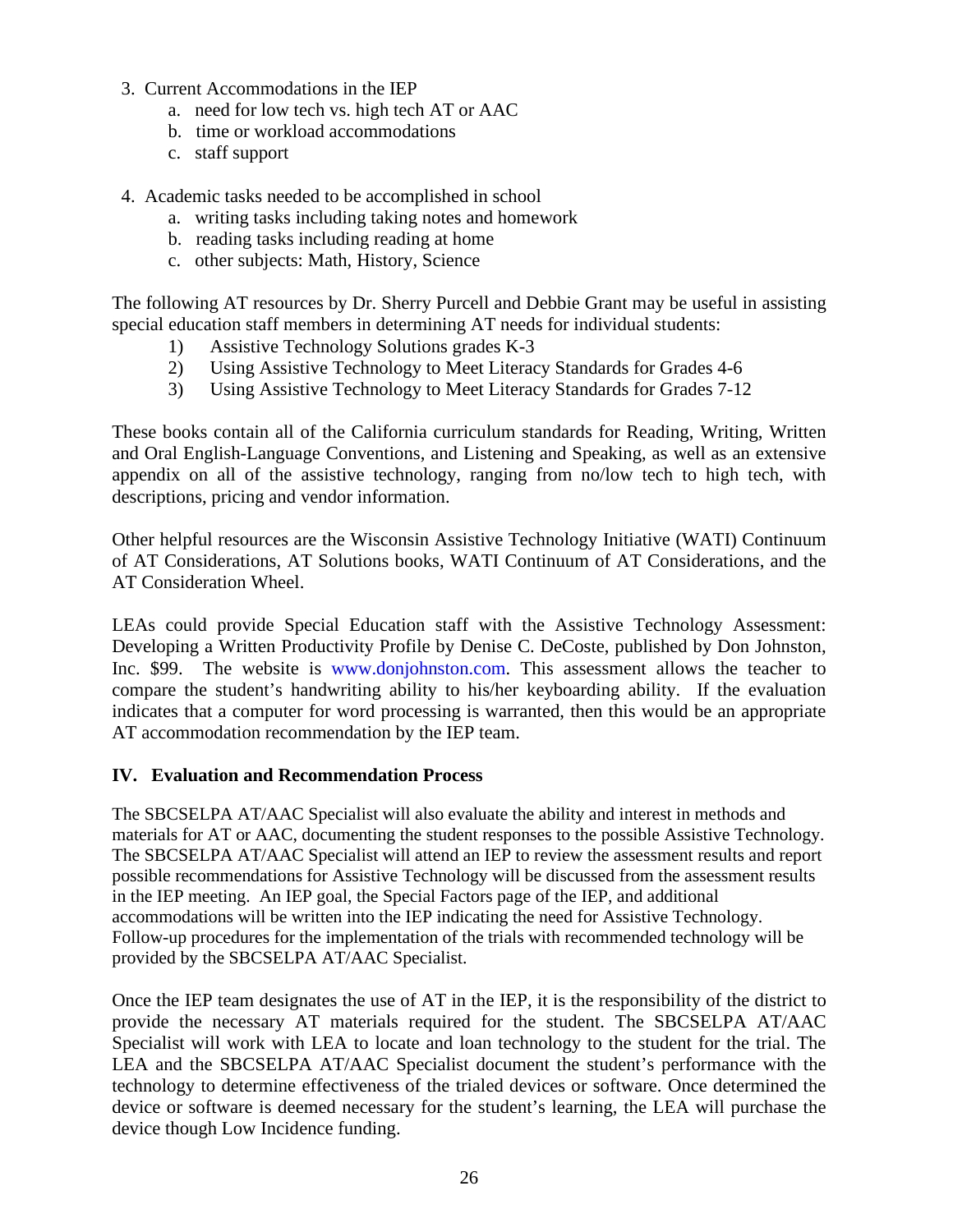### **V. Parent/Guardian Request for AT or AAC Assessment**

As with other areas of assessment, parents or guardians have the right to request an AT or AAC assessment. District Special Education staff need to be prepared to address a parent or guardian's request for AT. In order to determine what it is the parent or guardian is seeking, they need to discuss the student's goals and objectives and how AT relates to those goals, etc. They also need to ask the parent or guardian which IEP goal it is that the parent feels the student cannot accomplish without the use of AT. During this discussion in the IEP, the SBCSELPA Guide for Consideration of Assistive Technology is completed. If the IEP team believes an assessment is needed for Assistive Technology, the SBCSELPA Assistive Technology for Access to Curriculum Assessment Referral form and an Assessment Plan is created and presented to the parent or guardian.

# **VI. SBCSELPA AT/AAC Specialist Additional Services**

The SBCSELPA AT/AAC Specialist provides the following additional services when indicated or requested:

- 1. Staff, student, parent/ guardian training
- 2. Guidance for data collection and analyzing data
- 3. Additional research to support recommendations
- 4. Recommendations for alternatives if trial was not successful
- 5. Vendor information for purchasing or other training
- 6. On-going support and consultation for implementation of technology
- 7. Professional development to SBCSELPA countywide staff on Assistive Technology devices and software.

# **VII. Summary of Considerations**

The use of Assistive Technology devices and or software with an individual student is a process of trial and error. Conducting an assistive technology assessment (formal or informal) is a starting point. Using Assistive Technology devices and or software can be a successful accommodation with a student if supported by the teacher, the parent or guardian, and the student's willingness to use the AT, whether it is no tech, low tech, or high tech. Make sure the student is willing to use the AT before it is purchased.

All special educators should be aware of and have access to the basic research-based AT materials available in the field such as: Inspiration, Draft: Builder, Co: Writer, Write :Outloud, Read: Outloud, Simon Spells It Out, pencil grips, raised line paper, slant boards, graphic organizers, color coded organizational tips, NCR notebooks, hand-held spell checkers, Start-to-Finish series, etc.

Decision Making About AAC Systems and Interventions

The currently accepted evidence by American Speech-Language- Hearing Association suggests there are no specific prerequisites (e.g., age, cognitive, linguistic, motor) for getting started with AAC. A number of AAC options are available to begin the intervention process. Ideally, the decision to introduce AAC should be made in consultation with the IEP team. However, no individual should go without communication, and all individuals should have access to AAC systems that promote effective communication.

AAC should also be considered for individuals who have some speech or speech that is unintelligible to unfamiliar listeners. These individuals may use AAC to augment their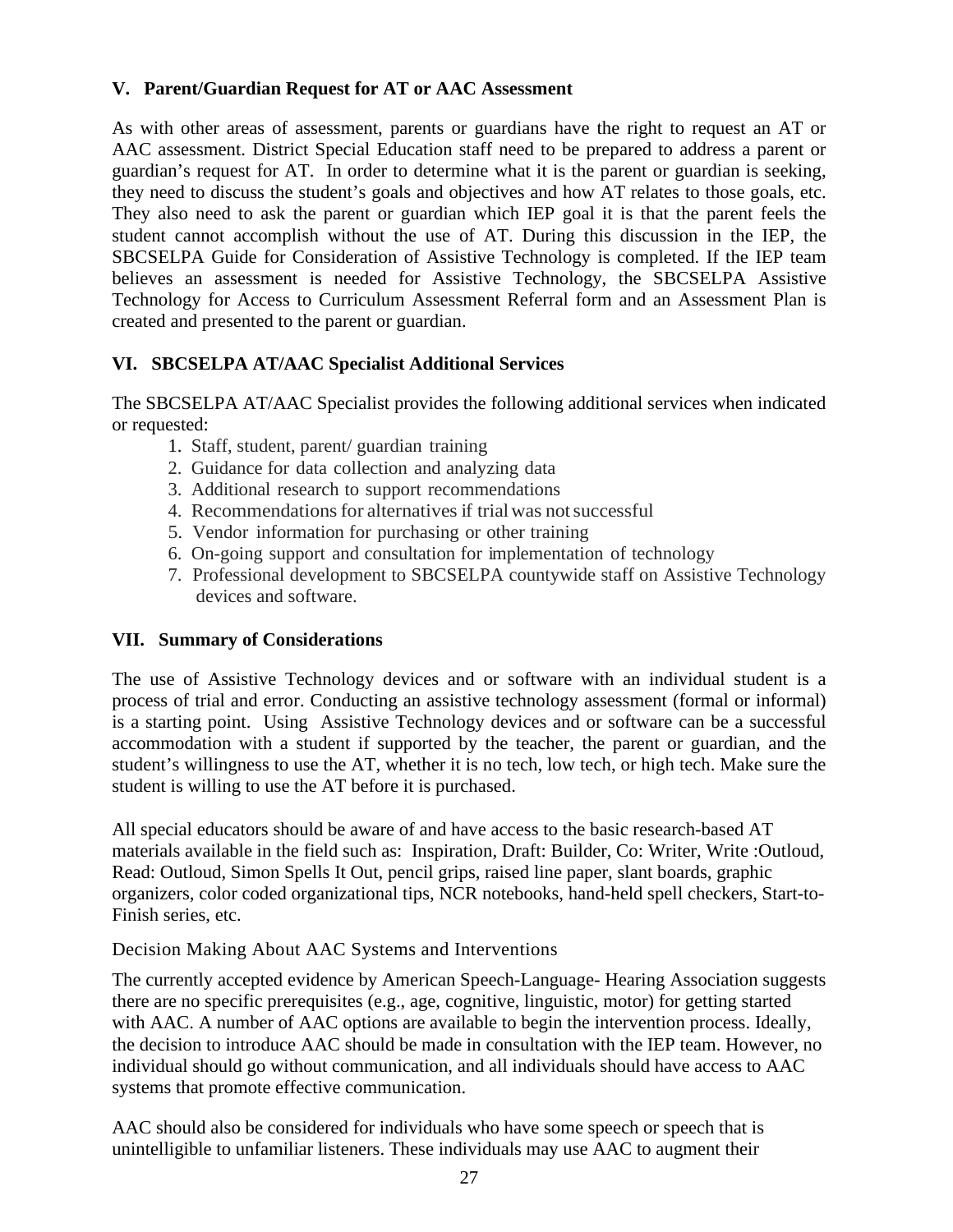communication. Other individuals may use speech in low-demand contexts but choose to use AAC to augment their communication in high-demand contexts. The presence of speech should not preclude the consideration of AAC as a support.

Decisions When Choosing Aided AAC

Choosing an aided AAC system requires careful consideration of an individual's current skills, strengths, and needs, but it is important not to restrict the individual's potential. Assessment strategies can lead to an understanding of:

- Options for different symbols, systems, and access modes
- The contexts where the individual must communicate
- The skills and supports available to partners
- The profile of the individual including: vision, hearing, sensory-motor, motivation, cognitive, linguistic, literacy skills, and current modes of communication

4-27-2020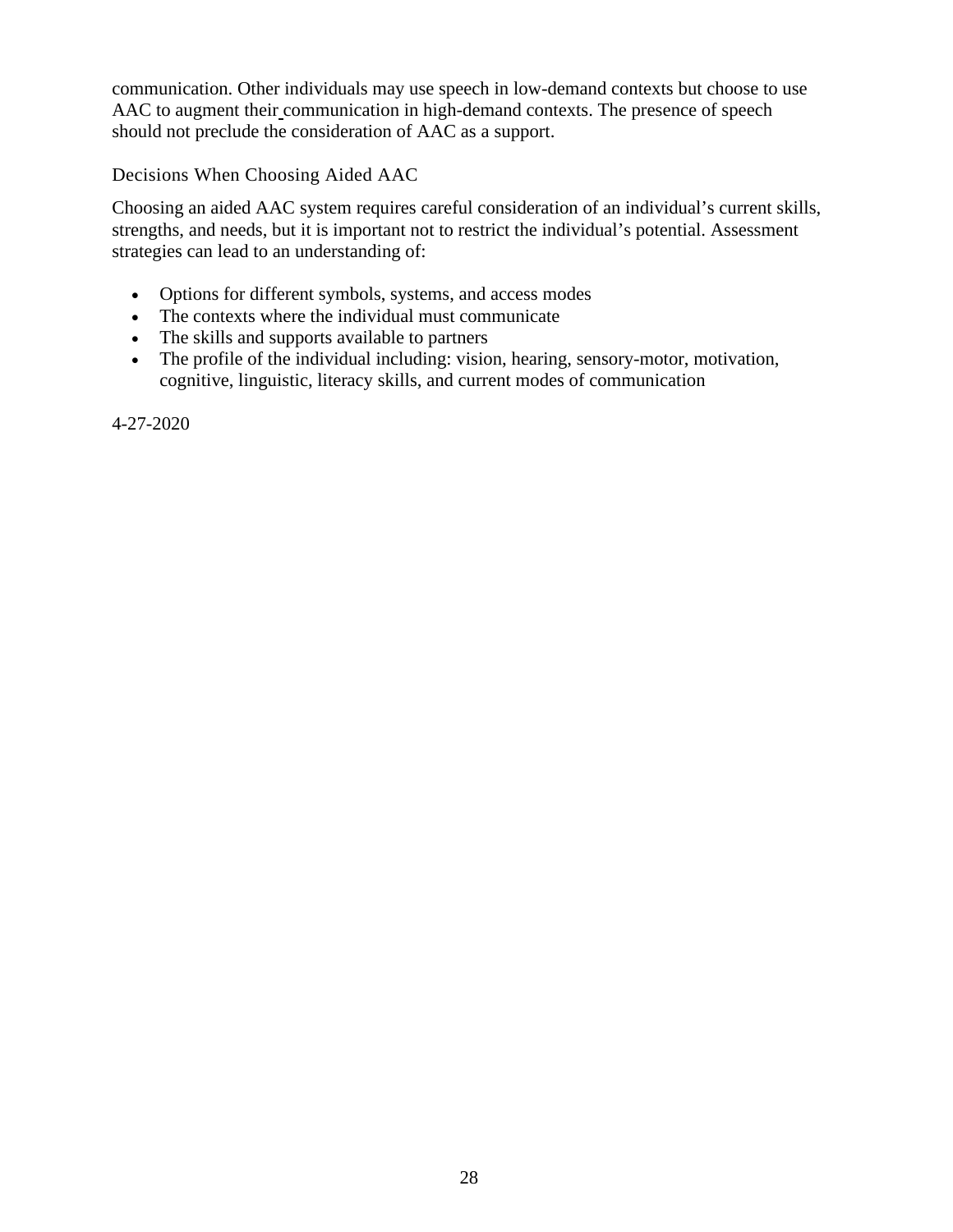#### **Occupational Therapy Services Multi-Tiered System of Supports (MTSS) and Assessment Referral Guidelines**

It is the goal of the SBCSELPA for these OT guidelines to facilitate LEAs and Occupational Therapists in providing appropriate education/school-based OT "related services" by using a Multi-Tiered System of Supports approach to guide the decision-making process to support students in accessing and benefitting from special education services.

### **I. The Individuals with Disabilities Education Act (IDEA) OT Regulations**

The Individuals with Disabilities Education Act (IDEA) 2004 defines OT services as a "related service" which is defined as **"developmental, corrective, or other supportive services as may be required to assist a child with a disability to benefit from special education"** and/or as a "supplementary aid and service" which is defined as **"aids, services, and other supports that are provided in regular education classes or other education related settings to enable children with disabilities to be educated with non-disabled children to the maximum extent appropriate."**

Under IDEA regulations, Title 34, Code of Federal Regulations, Section 300.34.(c)(6) defines "occupational therapy" as **"services provided by a qualified occupational therapist; and includes (a) improving, developing, or restoring functions impaired or lost through illness, injury, or depravations; (b) improving ability to perform tasks for independent functioning if functions are impaired or lost; and (c) preventing, through early intervention, initial further impairment or loss of function."**

### **II. Roles and Functions of School Based Occupational Therapists**

In school-based practice, OTs support a child's ability to gain access to and make progress in their school curriculum. OTs are allied health professionals whose purpose in a public-school setting is to support a child's engagement and participation in daily occupations, which include activities of daily living, education, prevocational work, play, rest, leisure and social participation. OTs have a unique role in the educational setting in working both on remediation (e.g., improving sensory and motor foundations of learning and behavior) and compensations (e.g., modifying the environment, tools, or task) to help a child succeed at school. (Guidelines for Occupational Therapy and Physical Therapy in California Public Schools, 2<sup>nd</sup> ed. CA Department of Education, 2012).

School-based Occupational Therapists provide support and function within the following processes:

- 1. Pre-referral services and MTSS as part of general education process
- 2. 504 referral and services as part of general education\*
- 3. Special education referral and request for assessment
- 4. Special education assessment
- 5. IFSP infant/toddler and PK program planning
- 6. IEP planning
- 7. Transition planning and services
- 8. Intervention planning and implementation of IEP services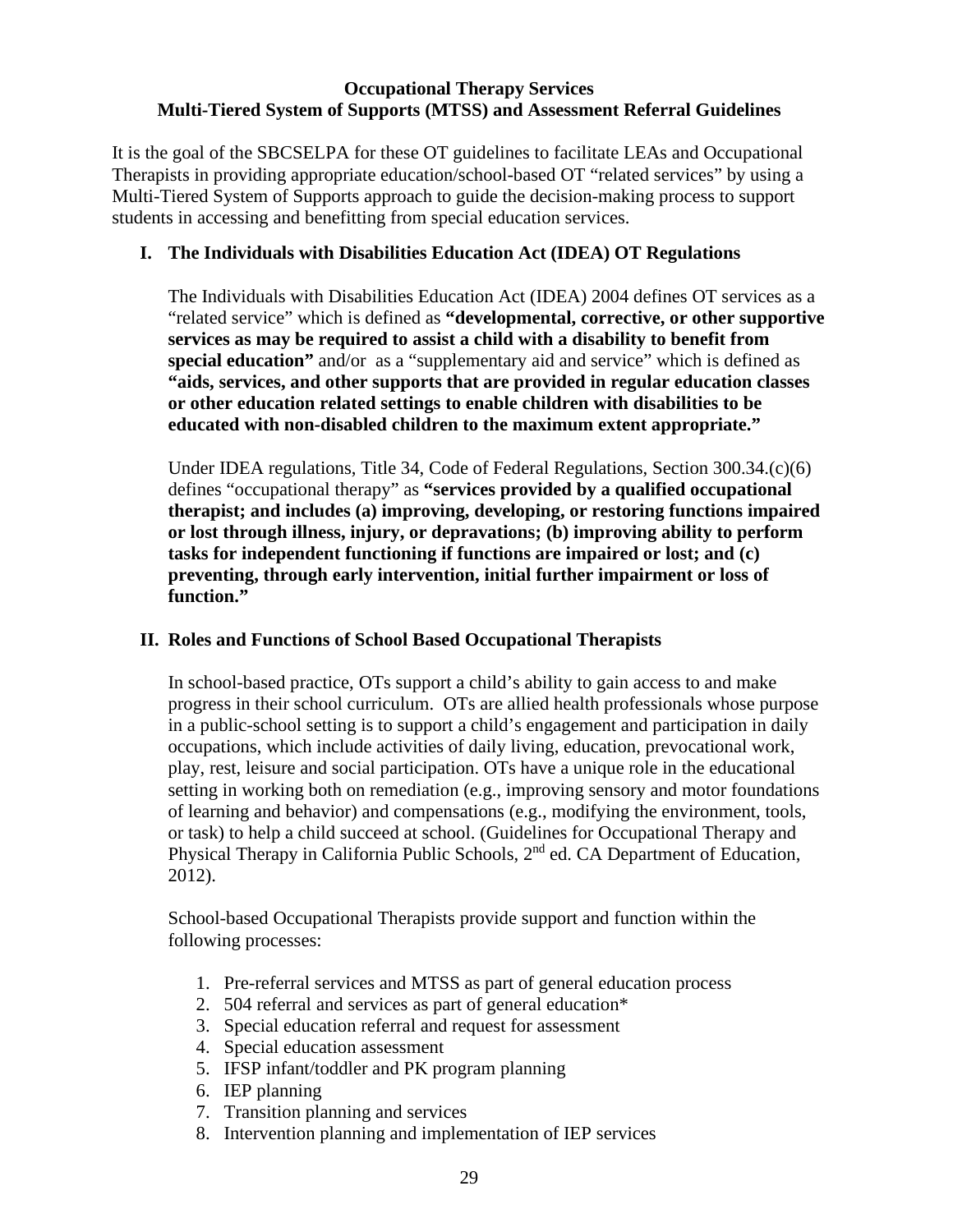- 9. Documentation/Reporting
- 10. Liaison/Communication with outside agencies and entities
- 11. Staff Development/Training
- 12. OT program management
- 13. Supervision of therapy staff
- 14. Education/system development and facilities

#### *(Guidelines for Occupational Therapy and Physical Therapy in California Public Schools, 2nd ed. CA Department of Education, 2012).* **\*consult contact site 504 coordinator or principal.**

#### **III.Types of Occupational Therapy Referrals**

1. **Teacher/IEP Team Generated:** The teacher or specialist providing instruction has made modifications and provided interventions to address the student's motor and/or sensory and/or other classroom-based needs (generally, for a recommended period of 4-8 weeks) by following the SBCSELPA OT Pre-Referral Process Flow Chart and SBCSELPA Occupational Therapy Assessment Pre-Referral Form and determined that minimal progress was made by the student and therefore, the teacher, specialist, or OT recommends to IEP team an occupational therapy assessment.

All school staff referrals shall be in writing using the SBCSELPA OT Assessment Pre-Referral Form and include a brief explanation for the referral and document the OT recommended multi-tiered supports, strategies, interventions, modifications or resources in the general or special education settings that have been considered, trialed, or used, and provide data on results of the efficacy of the interventions and the student's progress.

If data indicates student is making progress, an OT assessment referral may not be appropriate. If data indicates that student is not making sufficient progress with additional supports an OT Assessment referral may be appropriate.

- 2. **Student Transfer:** A student transfers into a school district from another SELPA with a current IEP which includes school-based OT as a related service. An OT assessment may be a part of the 30-day interim placement review process. (The OT is notified ASAP of the OT services in the IEP by LEA.)
- 3. **Parent/Guardian Request:** A parent/guardian requests an OT assessment. A parent/guardian request does not automatically result in a formal OT assessment. The LEA must first document the parent's referral before determining how to proceed. When a verbal referral is made, staff of the school district, SELPA, or county office shall offer assistance to the individual in making a request in writing and shall assist the individual if the individual requests such assistance (5 CCR §3021(a)).

If LEA determines that the OT referral is not appropriate, it may deny the assessment request. Within 15 days of the request, a prior written notice must be sent by the LEA to parent detailing why an assessment is being denied.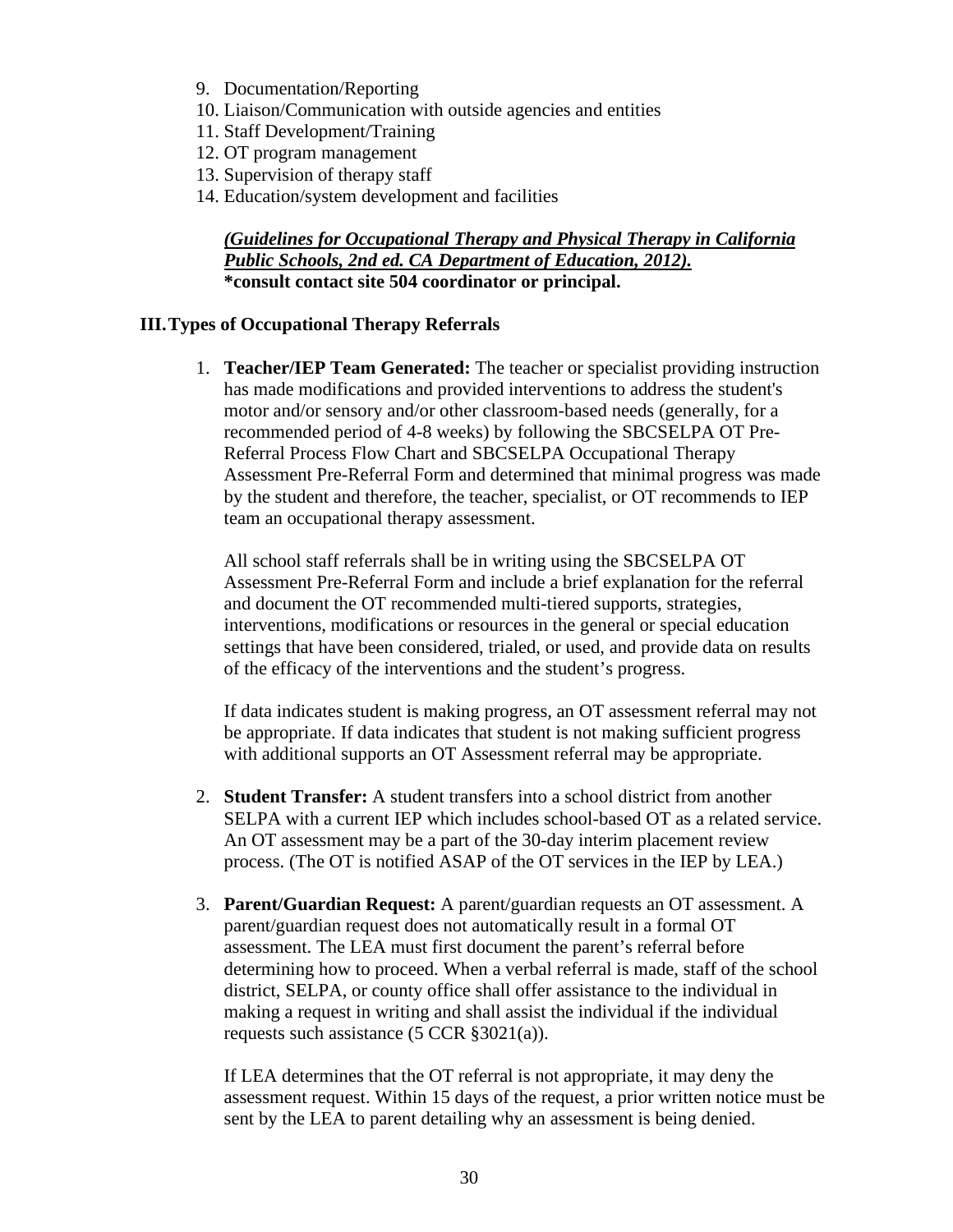In order for the LEA and IEP team, including parents/guardians to determine if a school-based OT Assessment referral or request is appropriate the following shall occur:

- 1. Within 15 days the LEA (case manager or administration) should contact the parent/guardian and provide them with a hard copy of the SBCSELPA OT Flow Chart, the SBCSELPA OT Assessment Pre-Referral Form, discuss with them the request for assessment, and describe the OT MTSS and prereferral guidelines for OT assessment requests. The IEP team makes decisions on need for assessment for related services such as OT based on all available assessments and data and it is an IEP team-based decision, including parent/guardian and OT, to discern if OT assessment is appropriate at that time.
- 2. After meeting and/or discussing with parent/guardian about the request for OT assessment, the following can occur:
	- a. IEP team, including parent agrees to OT MTSS interventions and to follow OT pre-referral process. Within 15 days of request LEA responds to parent/guardian with a Prior Written Notice the steps that will be taken during the 60-day OT MTSS timeline and no AP for OT assessment will be generated at that time. At the end of the 60-day OT MTSS timeline, further recommendations will be determined by the IEP team, including parent/guardian.
	- b. Parent does not agree with the OT MTSS interventions and pre-referral process. It is still an IEP team decision, including parent, whether an OT assessment is warranted at that time. Within 15 days of request, LEA responds to parent/guardian with a Prior Written Notice to either follow the 60-day OT MTSS and pre-referral process or to generate AP for OT Assessment. At the end of the 60-day OT MTSS timeline or 60-day OT assessment timeline, further recommendations will be determined by the IEP, including parent.
	- c. The LEA should inform the parent/guardian that the OT MTSS and prereferral process may or may not result in a formal OT assessment once completed.
	- d. The LEA also must provide parents with a copy of their rights and procedural safeguards. (See CFR 300.301 and 300.303; 34 CFR 300.301(b) and (34 CFR 300.503(b); EC 56301(d)(2)(A) and EC  $56043(a))$ .
- 4. **Included as part of Assessment Plan:** An OT assessment is included as a part of an initial assessment plan. Each public agency must ensure that the child is assessed in all areas related to the suspected disability, including, if appropriate …motor abilities… (34 CFR 300.304©).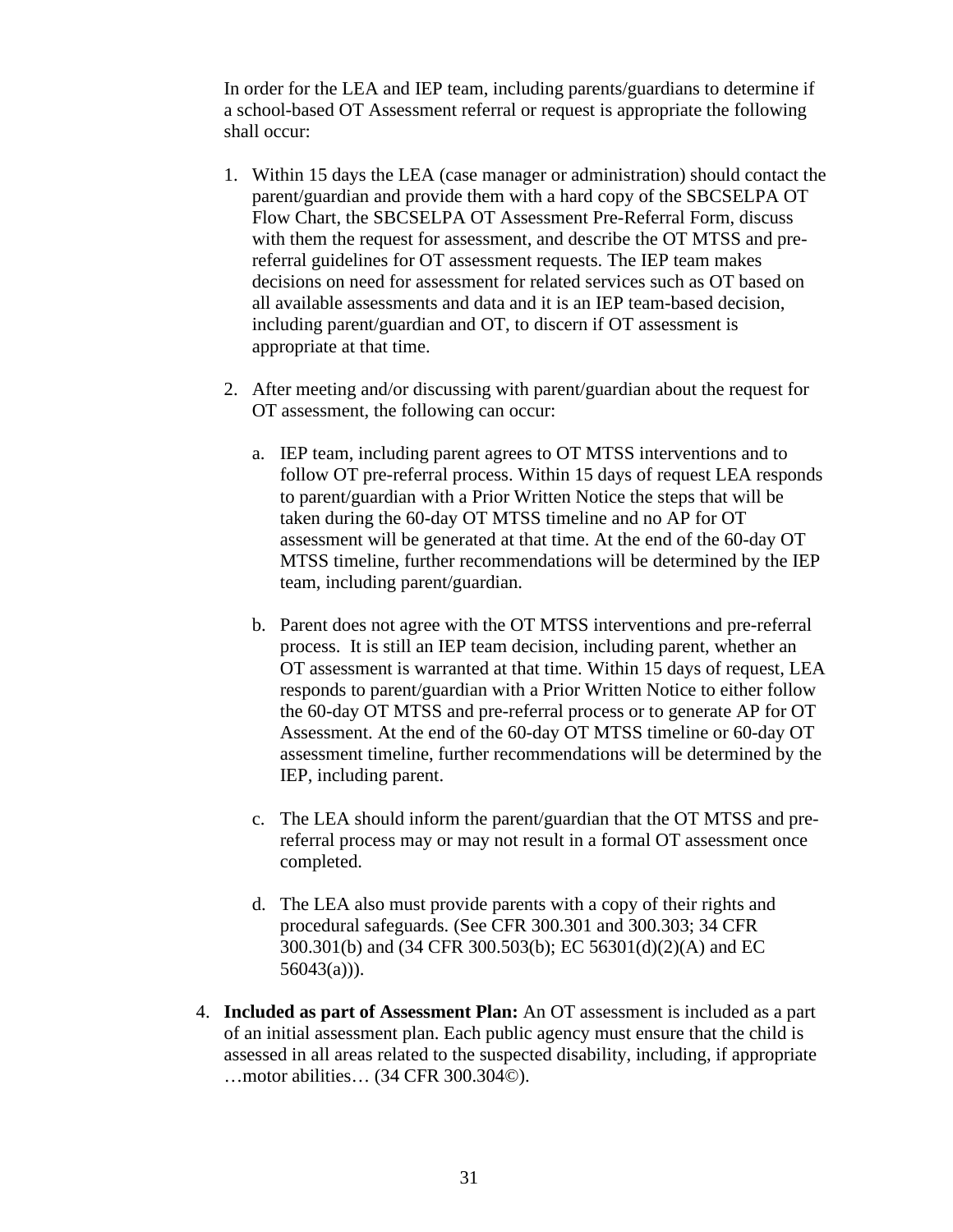#### 5. **Infant Services (Part C) Transitioning to Preschool (PK) Program:** Infant Preschool Transitions should follow the guidelines as listed in 1-4 above.

The Infant Program's (Part C provider) Individualized Family Service Plan (IFSP) Transition team reports development levels and student progress on IFSP goals based on current data and assessment reports.

If student is receiving OT services on an IFSP the IFSP OT should make the recommendation to the PK assessment team as to if student continues to require OT services and for OT to be included on the PK Assessment Plan or that student has made sufficient progress with IFSP OT services and student would benefit instead from entering and transitioning into PK program without related OT services.

The PK IEP team will follow the SBCSELPA OT Flow Chart and utilize the SBCSELPA OT Assessment Pre-Referral Form once student enters a PK program if areas of concern were to arise after student is given adequate time to transition based on their individual needs.

The IEP team makes decisions on eligibility based on all available assessments and data:

- a. The IEP Team may determine that OT services are required to assist the child with disabilities to benefit from special education. (34 CFR 300.34(a)). The IEP team may then develop developmentally appropriate goals and offer appropriate OT services.
- b. IEP team may determine that at this time OT services are not required to assist the student with a disability to benefit from special education (34 CFR 300.34)

When a referral is made a proposed assessment plan, or Prior Written Notice describing OT MTSS and pre-referral process for OT assessment shall be developed within 15 calendar days of referral for assessment, not counting calendar days between the pupil's regular school sessions or terms or calendar days of school vacation in excess of five school days, from the date of receipt of the referral, unless the parent or guardian agrees in writing to an extension, pursuant to subdivision (a) of Section 56321.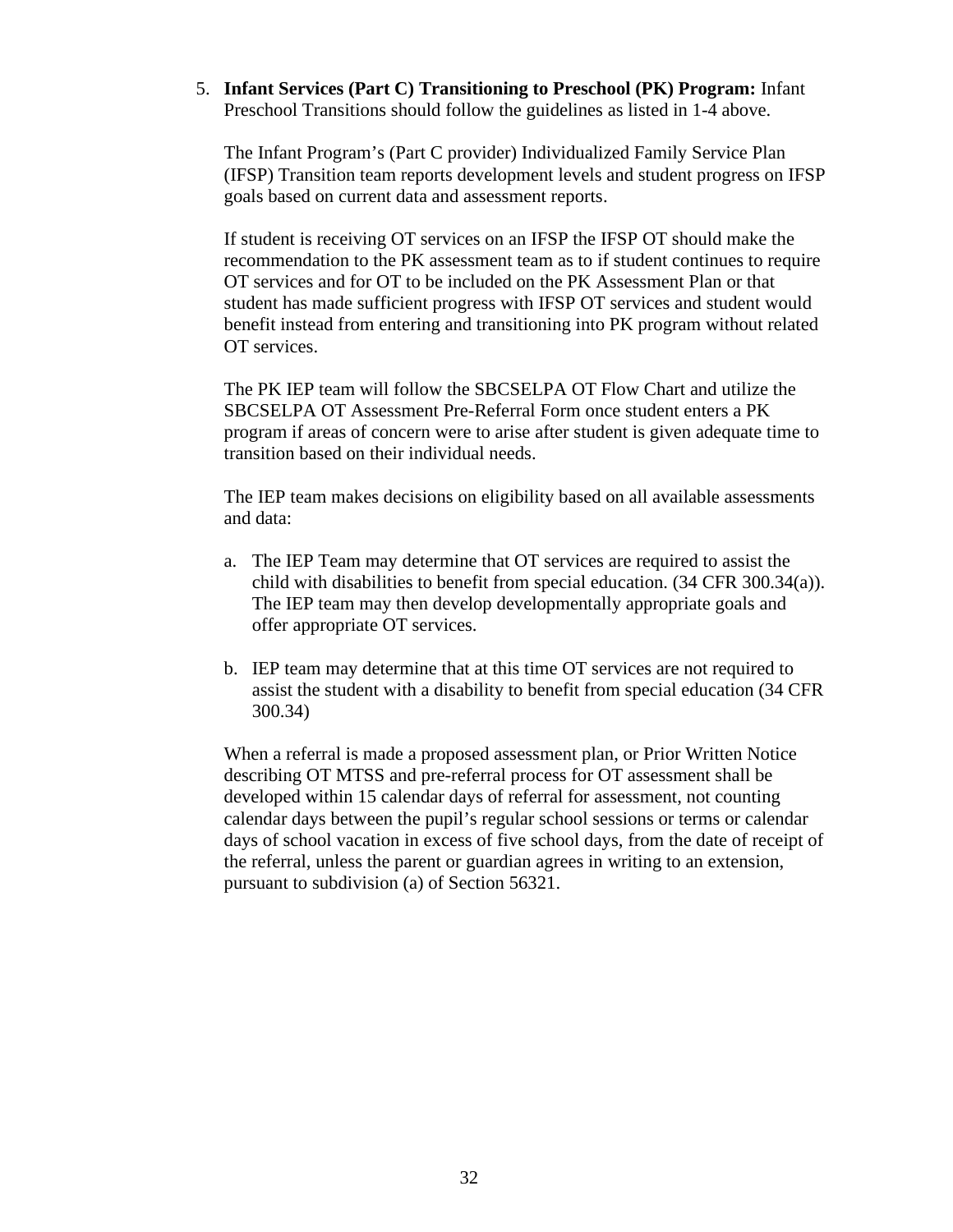#### **IV.OT Assessment Pre-Referral Process Flow Chart**



**\*For Parent/Guardian request for OT assessment, please refer to the OT Services MTSS and Assessment Referral Guidelines in the Santa Barbara County SELPA's Procedural Handbook, Section 2. All requests for OT Assessments are recommended to follow the MTSS 60-day prereferral process for the OT to determine the necessity for assessment.**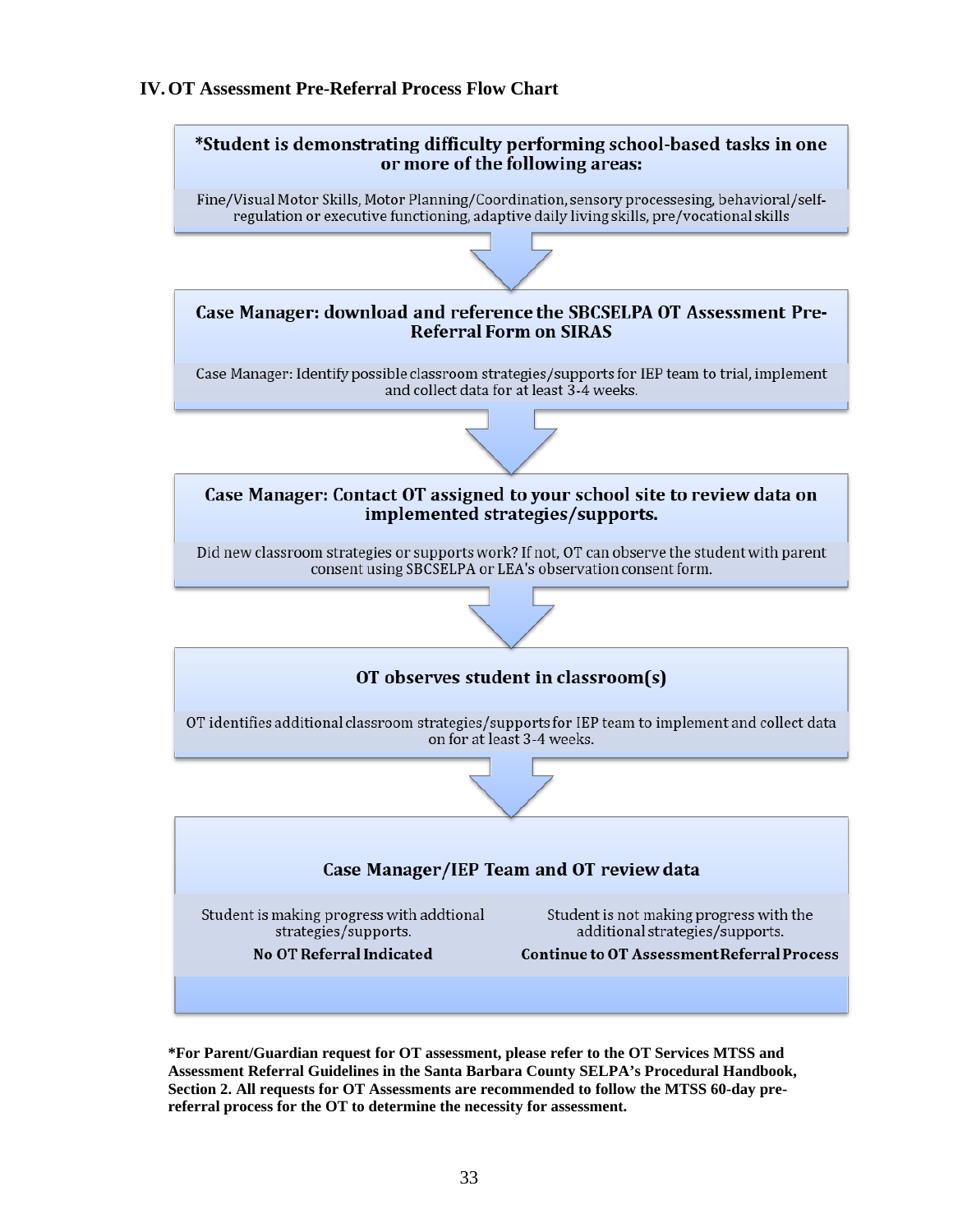#### **V. Occupational Therapy (OT) Assessment Referral Process**



#### **VI.OT Assessment Referral Procedures and Documents**

#### **A. LEA Level:**

For a New Referral the Following Procedures and Documents Shall Be Used:

- 1. The referring LEA Special Education Case Manager or designee shall complete the SBCSELPA OT Assessment Pre-Referral Form (SELPA56) (Available in SIRAS Added Forms SELPA Documents)
- 2. Case manager reviews Pre-Referral Form with LEA OT assigned to school site and collaborates to generate the AP for OT Assessment. Case manager sends copy of signed AP when it is returned by parent/guardian and 60-day timeline begins.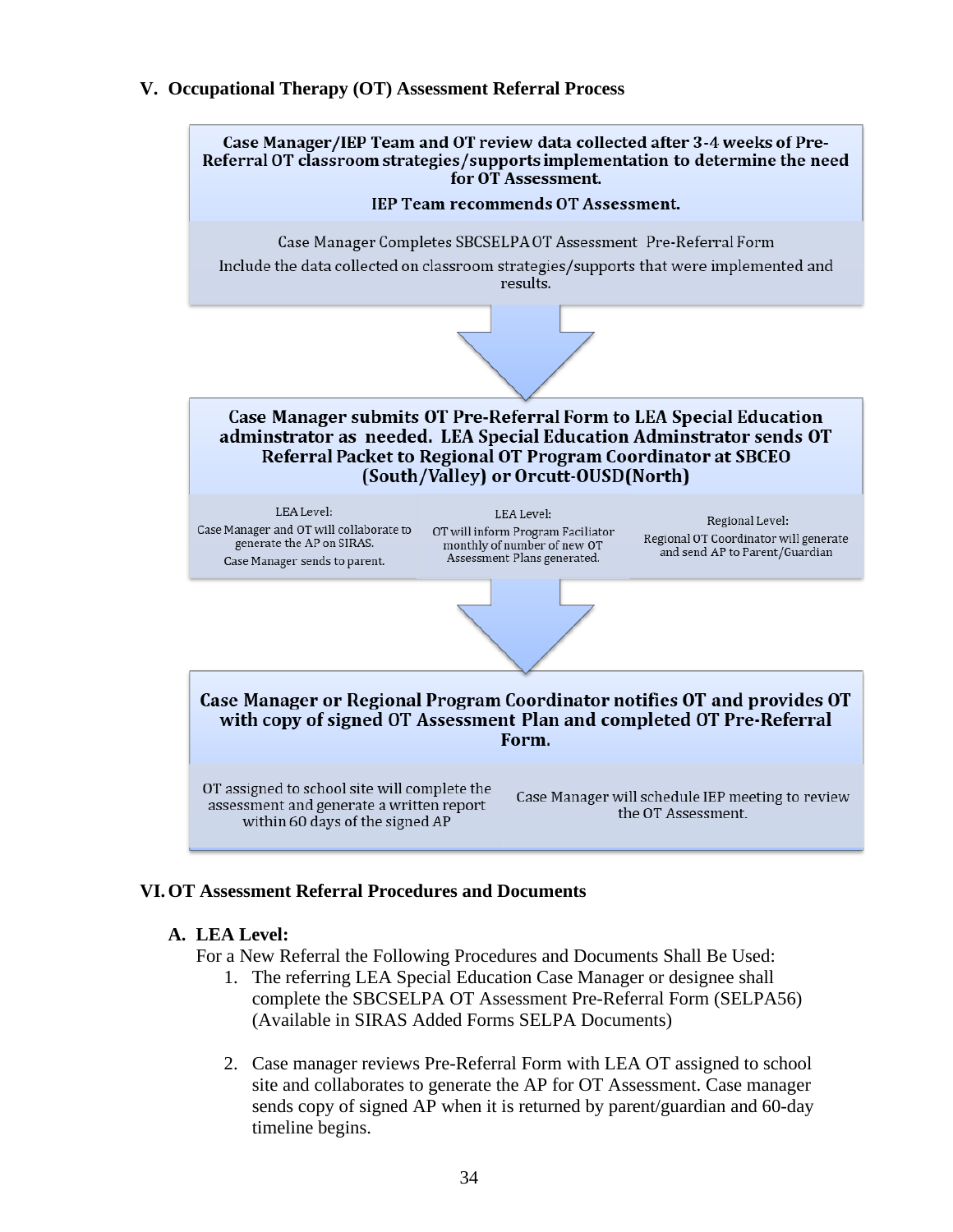- 3. Case Manager and OT will inform Special Education Administration of new OT Referrals for caseload/workload census.
- 4. OT completes file review to determine if the child has a California Children Services (CCS) diagnosis and, if so, then file a CCS referral.
- 5. If student has a CCS diagnosis and is currently receiving CCS MTU services have parent sign LEA's Parent Consent to Release of Information form to contact the local CCS MTU to request copy of the student's most recent assessment report and any medical information or contraindications for schoolbased services.
- 6. Some examples of CCS eligible diagnoses include, but are not limited to:

| Cerebral Palsy            | Chronic Musculo-skeletal Disease, Deformity or Injury |
|---------------------------|-------------------------------------------------------|
| Neuromuscular Disease     | Osteogenesis Imperfecta                               |
| <b>Muscular Dystrophy</b> | Amputation                                            |
| Spina Bifida              | Contractures resulting from burns                     |
| Traumatic Brain Injury    | Polio                                                 |

7. If the student has a disabling condition that may qualify for CCS services, use the forms for referral contained in the CCS/SELPA Interagency Agreement available through your district special education office or at www.sbcselpa.org under publications.

**NOTE:** The referral to CCS cannot delay the educationally related OT referral. Medically necessary OT has no bearing on the LEA's obligation to meet the 15-day timeline to offer an assessment plan to the parent for an educationally related OT assessment.

**NOTE:** If student is client of CCS MTU, the permission to contact CCS MTU is optional on the part of the parent and it may not hold up the process. All timelines are still in effect. If parent denies permission for LEA to contact the CCS MTU or the Authorization to Release Information form is not returned by parent, the OT Assessment will not be affected.

8. LEA Case Manager and OT will collaborate to schedule a mutually agreed upon time with parent to schedule the IEP meeting to review OT Assessment Results within 60-day timeline. At the IEP meeting, the Occupational Therapist will: provide the team members with a written assessment report, report the assessment results and make recommendations for needed modifications or related services based on the assessment results. The IEP Team will make the final determinations based on the OT's data and recommendations of whether the student qualifies for OT related services. The IEP Team will also specify who will provide the service as well as the frequency and duration of the service which are then written into the IEP.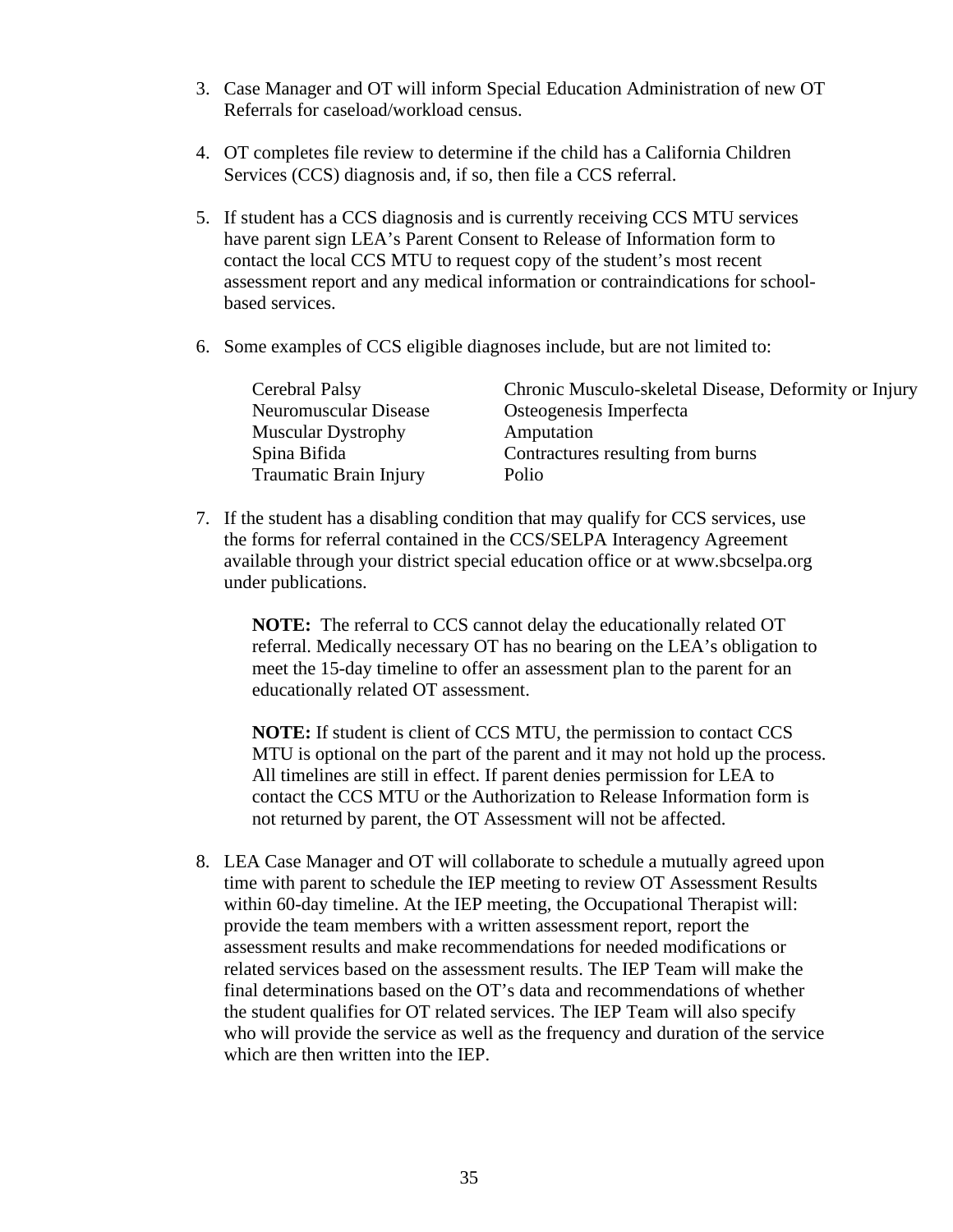#### **B. OT Regional Program Level (SBCEO, Orcutt Union School District Pupil Services)**

- 1. The referring LEA Special Education Administrator, Case Manager or other designee shall complete the SBCSELPA OT Assessment Referral Packet (SELPA57) (Available in SIRAS Added Forms SELPA Documents)
- 2. The OT referral packet should only be completed for students in districts that continue to use Regional Program OTs. The packet should be reviewed and signed by the referring LEA's Special Education Administrator or designee. The packet is sent to the OT Regional Program Service Operator's Special Education Administrator as follows:

Orcutt's Director of Pupil Services: Lompoc and North LEAs SBCEO's Occupational Therapy Coordinator: Valley and South LEAs

**NOTE:** If the referral packet is not complete, Regional Program Service Operator will contact the referring LEA Special Education Administrator and request they submit missing documentation within 5 business days or sooner if timeline issues are a concern.

- 3. Referral Packet Includes:
	- a. SELPA55: OT Referral Steps Checklist Form
	- b. SELPA56: SBCSELPA OT Assessment Pre-Referral Form
	- c. SUPP21A: Referral *for Special Education and Related Services* form:
		- The "General Education Intervention Attempts" section of on the *Receipt of Referral to Special Education (SIRAS IEP 17)* form should address the skill or skills for which the teacher has made modifications that have not been successful. These must be skills that are necessary for the student to benefit from the instructional program. For example: Student cannot hold a pencil and apply enough pressure to write a sentence.
		- If assessment is at parent request, be specific describing parent area of concern and what you have done in the classroom that addresses this concern. If teacher does not have a concern in this area state how child functions in the classroom in this parent area of concern.
	- d. SELPA3: *Parent Consent for Release of Information* form
- 4. Special Education Administrator or designee completes file review to determine if the child has a California Children Services (CCS) diagnosis and, if so, then file a CCS referral.
- 5. If student has a CCS diagnosis and is already receiving CCS MTU services have parent sign Parent Consent to Release of Information form to contact the local CCS MTU to request copy of the student's most recent assessment report and any medical information or contraindications for school based services.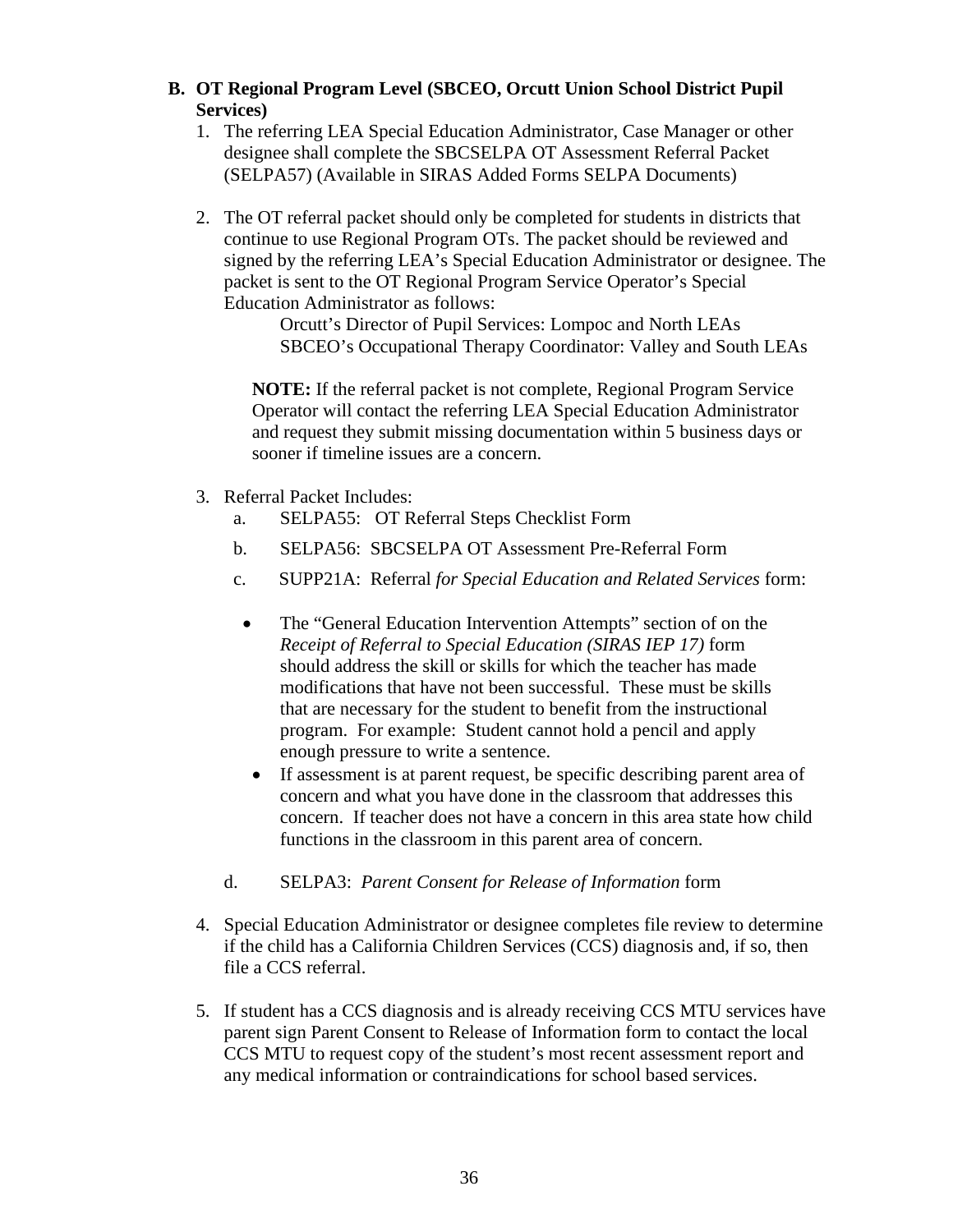6. Some examples of CCS eligible diagnoses include, but are not limited to:

| Cerebral Palsy            | Chronic Musculo-skeletal Disease, Deformity or Injury |
|---------------------------|-------------------------------------------------------|
| Neuromuscular Disease     | Osteogenesis Imperfecta                               |
| <b>Muscular Dystrophy</b> | Amputation                                            |
| Spina Bifida              | Contractures resulting from burns                     |
| Traumatic Brain Injury    | Polio                                                 |
|                           |                                                       |

7. If the student has a disabling condition that may qualify for CCS services, use the forms for referral contained in the CCS/SELPA Interagency Agreement available through your district special education office or at [www.sbcselpa.org](http://www.sbcselpa.org/) under publications.

> **NOTE:** The referral to CCS cannot delay the educationally related OT referral. Medically necessary OT has no bearing on the LEA's obligation to meet the 15-day timeline to offer an assessment plan to the parent for an educationally-related OT assessment.

> **NOTE:** If student is client of CCS MTU, the permission to contact CCS MTU is optional on the part of the parent and it may not hold up the process. All timelines are still in effect. If parent denies permission for LEA to contact the CCS MTU or the Parent Consent Release Information form is not returned by parent the OT Assessment will not be affected.

- 8. After reviewing the OT referral packet the LEA immediately sends the OT referral packet to appropriate OT Regional Program Coordinator.
- 9. Regional Service Operator will:
	- a. Within 15 days of the date of referral, which is not necessarily the date on which the Occupational Therapy Assessment Referral Packet (SELPA57) is received, send the parent, the assigned OT service provider, and the Special Education Administrator of the referring LEA a letter explaining the assessment process and timeline as well as the assessment plan documents to be signed.
	- b. The LEA has the obligation to process paperwork and provide the referral to the Regional Service Operator in a timely fashion so the Regional Service Operator can send the assessment plan within 15 days of the date of referral. When calculating the 15-day time limit, do not count days between the student's regular school sessions or terms or days of school vacation in excess of five school days.
	- c. Assessment plan is to be returned to the OT Regional Program Coordinator. After signed assessment plan is received, the OT Regional Program Coordinator sends the Occupational Therapist and the referring district a letter stating the specific timeline for the assessment; keeping in mind the timeline to hold an IEP meeting within 60 days of the signed assessment plan in order to review assessment results. This letter will be sent out only after receiving the signed Assessment Plan from the parent.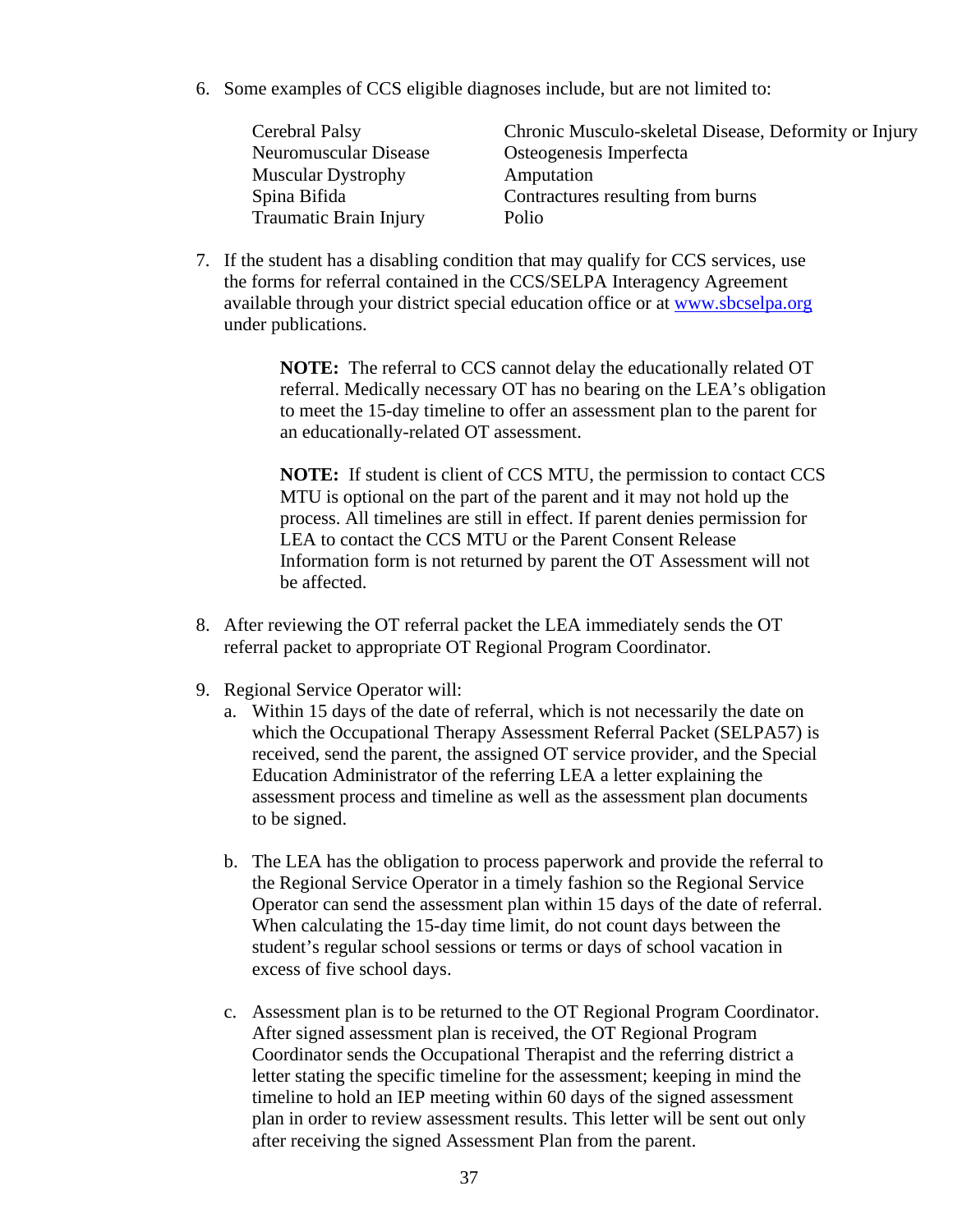#### 10. The Referring LEA will:

- a. Schedule the IEP meeting at a mutually agreed upon time with parent and assigned OT service provider. At the IEP meeting, the Occupational Therapist will: provide the team members with a written assessment report, report the assessment results and make recommendations for needed modifications or related services based on the assessment results.
- b. The IEP Team will make the final determinations based on the OT's data and recommendations of whether the student qualifies for OT related services. The IEP Team will also specify who will provide the service as well as the frequency and duration of the service which are then written into the IEP.

### **VII. Students Transferring into SBCSELPA From Out of the SELPA**

#### **The following procedures shall be followed:**

- 1. **LEA Level:**
	- a. Within 5 school days, the LEA case manager will forward the IEP of the transfer-in student who has occupational therapy services listed on previous district IEP to the LEA's occupational therapist assigned to the school site.
	- b. The IEP should also be entered into the SIRAS IEP website so that services may be initiated immediately.
	- c. The OT will use the 30-day transfer-in timeline to determine the appropriateness of OT services.
	- d. If the OT decides that an assessment is necessary to determine the student's needs and/or appropriateness of OT, then an assessment plan must be sent home for parent/guardian/adult student consent prior to any type of formal assessment

**NOTE:** The OT needs notification of meeting 10 days prior to the meeting to ensure that they will have an opportunity to attend, report the findings and give recommendations at the 30 day IEP meeting.

### 2. **OT Regional Program Level:**

- a. Within 5 school days, the LEA will forward the IEP of the transfer-in student who has occupational therapy services listed on previous district IEP to the SBCEO office for Valley and South County students and to Orcutt Pupil Services Office for Lompoc and North County students.
- b. The IEP will be forwarded to the regional program occupational therapist assigned to the school site.
- c. The IEP should also be entered into the SIRAS IEP website so that services may be initiated immediately.
- d. The OT will use the 30-day transfer-in timeline to determine the appropriateness of OT services.
- e. If the OT decides that an assessment is necessary to determine the student's needs and/or appropriateness of OT, then an assessment plan must be sent home for parent/guardian/adult student consent prior to any type of formal assessment.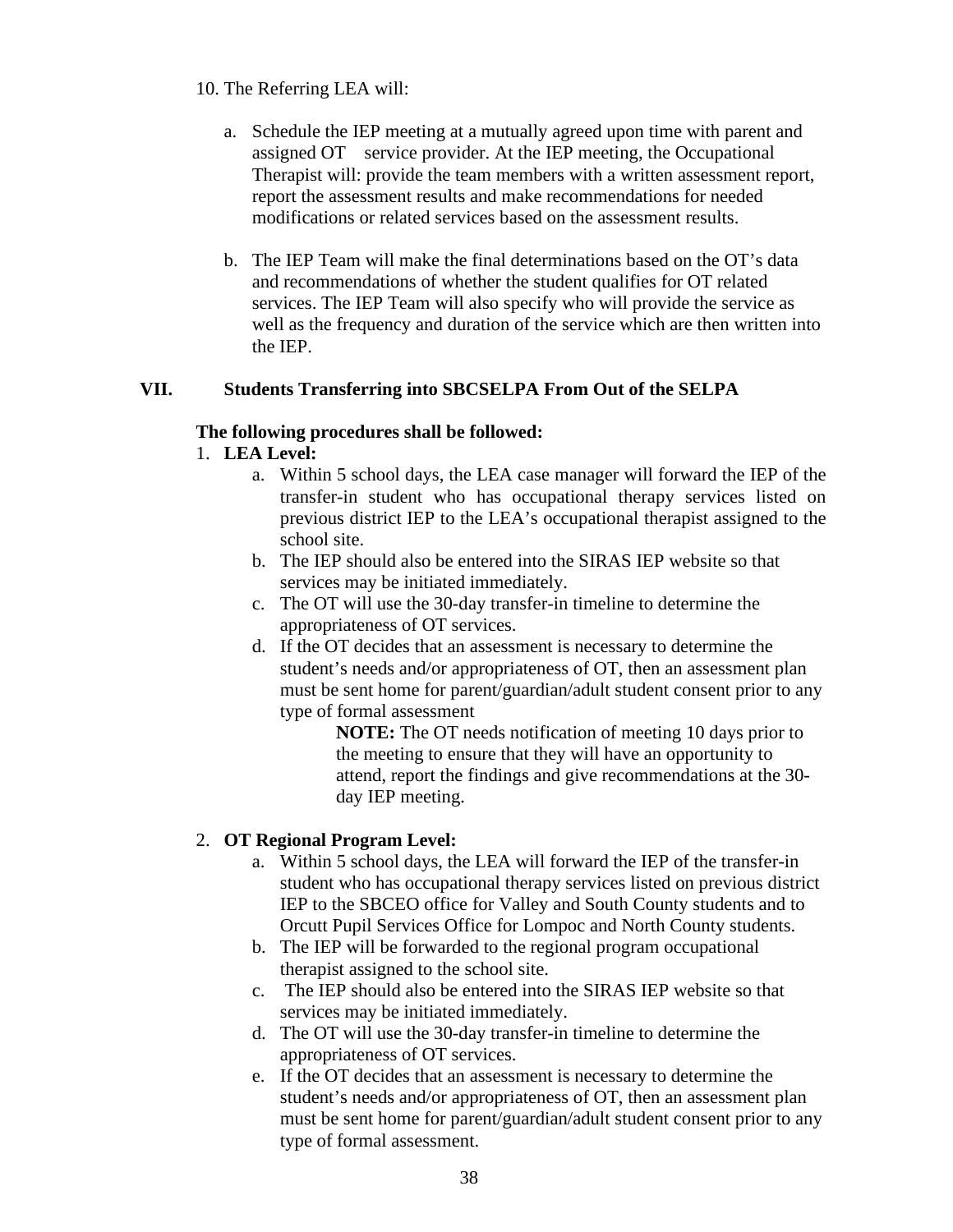| DATE APPROVED        | 2/01/2010 |
|----------------------|-----------|
| <b>DATE REVISED:</b> | 4/15/2014 |
| DATE REVISED:        | 9/18/2015 |
| DATE REVISED:        | 3/01/2021 |